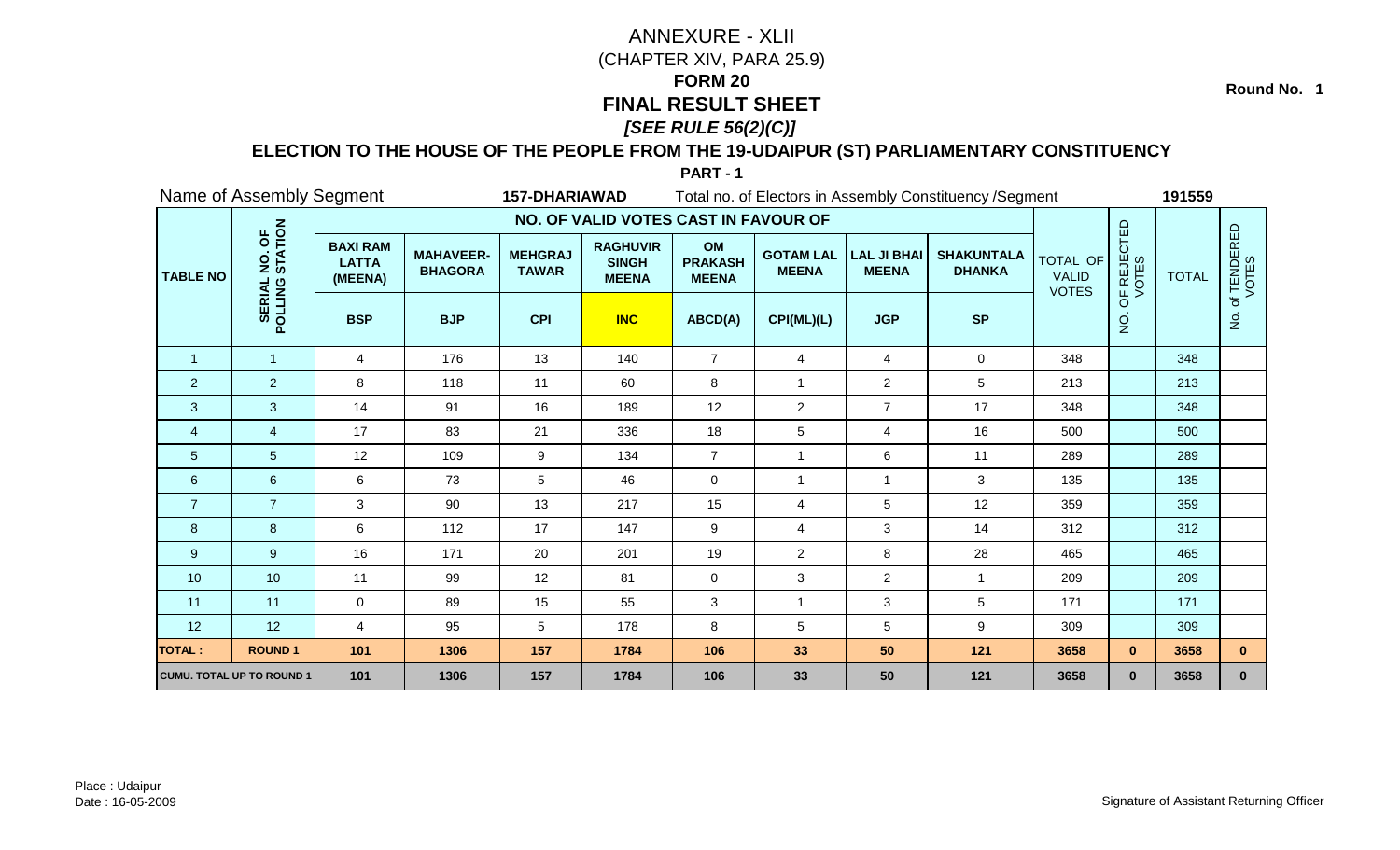**Round No. 2**

### **ELECTION TO THE HOUSE OF THE PEOPLE FROM THE 19-UDAIPUR (ST) PARLIAMENTARY CONSTITUENCY**

|                 | Name of Assembly Segment         |                                            |                                    | <b>157-DHARIAWAD</b>           |                                                 |                                      |                                  |                                    | Total no. of Electors in Assembly Constituency / Segment |                                                 |                      | 191559       |                      |
|-----------------|----------------------------------|--------------------------------------------|------------------------------------|--------------------------------|-------------------------------------------------|--------------------------------------|----------------------------------|------------------------------------|----------------------------------------------------------|-------------------------------------------------|----------------------|--------------|----------------------|
|                 |                                  |                                            |                                    |                                | NO. OF VALID VOTES CAST IN FAVOUR OF            |                                      |                                  |                                    |                                                          |                                                 |                      |              |                      |
| <b>TABLE NO</b> | NO. OF<br>STATION                | <b>BAXI RAM</b><br><b>LATTA</b><br>(MEENA) | <b>MAHAVEER-</b><br><b>BHAGORA</b> | <b>MEHGRAJ</b><br><b>TAWAR</b> | <b>RAGHUVIR</b><br><b>SINGH</b><br><b>MEENA</b> | OM<br><b>PRAKASH</b><br><b>MEENA</b> | <b>GOTAM LAL</b><br><b>MEENA</b> | <b>LAL JI BHAI</b><br><b>MEENA</b> | <b>SHAKUNTALA</b><br><b>DHANKA</b>                       | <b>TOTAL OF</b><br><b>VALID</b><br><b>VOTES</b> | OF REJECTED<br>VOTES | <b>TOTAL</b> | of TENDERED<br>VOTES |
|                 | POLLING                          | <b>BSP</b>                                 | <b>BJP</b>                         | <b>CPI</b>                     | <b>INC</b>                                      | ABCD(A)                              | CPI(ML)(L)                       | <b>JGP</b>                         | <b>SP</b>                                                |                                                 | $\overline{Q}$       |              | $\dot{z}$            |
| $\overline{1}$  | 13                               | 16                                         | 241                                | 32                             | 392                                             | 23                                   | $\overline{7}$                   | 10                                 | 15                                                       | 736                                             |                      | 736          |                      |
| $\overline{2}$  | 14                               | 12                                         | 226                                | 40                             | 358                                             | 30                                   | 8                                | 8                                  | 19                                                       | 701                                             |                      | 701          |                      |
| $\mathbf{3}$    | 15                               | 13                                         | 197                                | 21                             | 241                                             | 16                                   | $\overline{7}$                   | 5                                  | 18                                                       | 518                                             |                      | 518          |                      |
| $\overline{4}$  | 16                               | 10                                         | 216                                | 20                             | 229                                             | 8                                    | 6                                | 8                                  | 18                                                       | 515                                             |                      | 515          |                      |
| $\overline{5}$  | 17                               | 4                                          | 200                                | 13                             | 210                                             | $\overline{4}$                       | 5                                | $\overline{2}$                     | 9                                                        | 447                                             |                      | 447          |                      |
| $6\phantom{1}6$ | 18                               | 9                                          | 249                                | 22                             | 70                                              | $\boldsymbol{9}$                     | 6                                | 8                                  | 35                                                       | 408                                             |                      | 408          |                      |
| $\overline{7}$  | 19                               | 4                                          | 156                                | 18                             | 96                                              | $\overline{7}$                       | 4                                | 5                                  | 6                                                        | 296                                             |                      | 296          |                      |
| 8               | 20                               | $\overline{7}$                             | 101                                | 5                              | 66                                              | $\overline{4}$                       | 3                                | $\overline{2}$                     | $\overline{4}$                                           | 192                                             |                      | 192          |                      |
| 9               | 21                               | 32                                         | 263                                | 44                             | 157                                             | 11                                   | $\overline{7}$                   | 5                                  | 28                                                       | 547                                             |                      | 547          |                      |
| 10              | 22                               | 14                                         | 247                                | 24                             | 186                                             | 14                                   | 3                                | 9                                  | 20                                                       | 517                                             |                      | 517          |                      |
| 11              | 23                               | 8                                          | 338                                | 21                             | 85                                              | $\overline{4}$                       | $\pmb{0}$                        | 6                                  | $\overline{7}$                                           | 469                                             |                      | 469          |                      |
| 12              | 24                               | 17                                         | 208                                | 17                             | 124                                             | 9                                    | $\overline{2}$                   | 6                                  | 14                                                       | 397                                             |                      | 397          |                      |
| <b>TOTAL:</b>   | <b>ROUND 2</b>                   | 146                                        | 2642                               | 277                            | 2214                                            | 139                                  | 58                               | 74                                 | 193                                                      | 5743                                            | $\mathbf{0}$         | 5743         | $\mathbf{0}$         |
|                 | <b>CUMU. TOTAL UP TO ROUND 2</b> | 247                                        | 3948                               | 434                            | 3998                                            | 245                                  | 91                               | 124                                | 314                                                      | 9401                                            | $\mathbf{0}$         | 9401         | $\mathbf 0$          |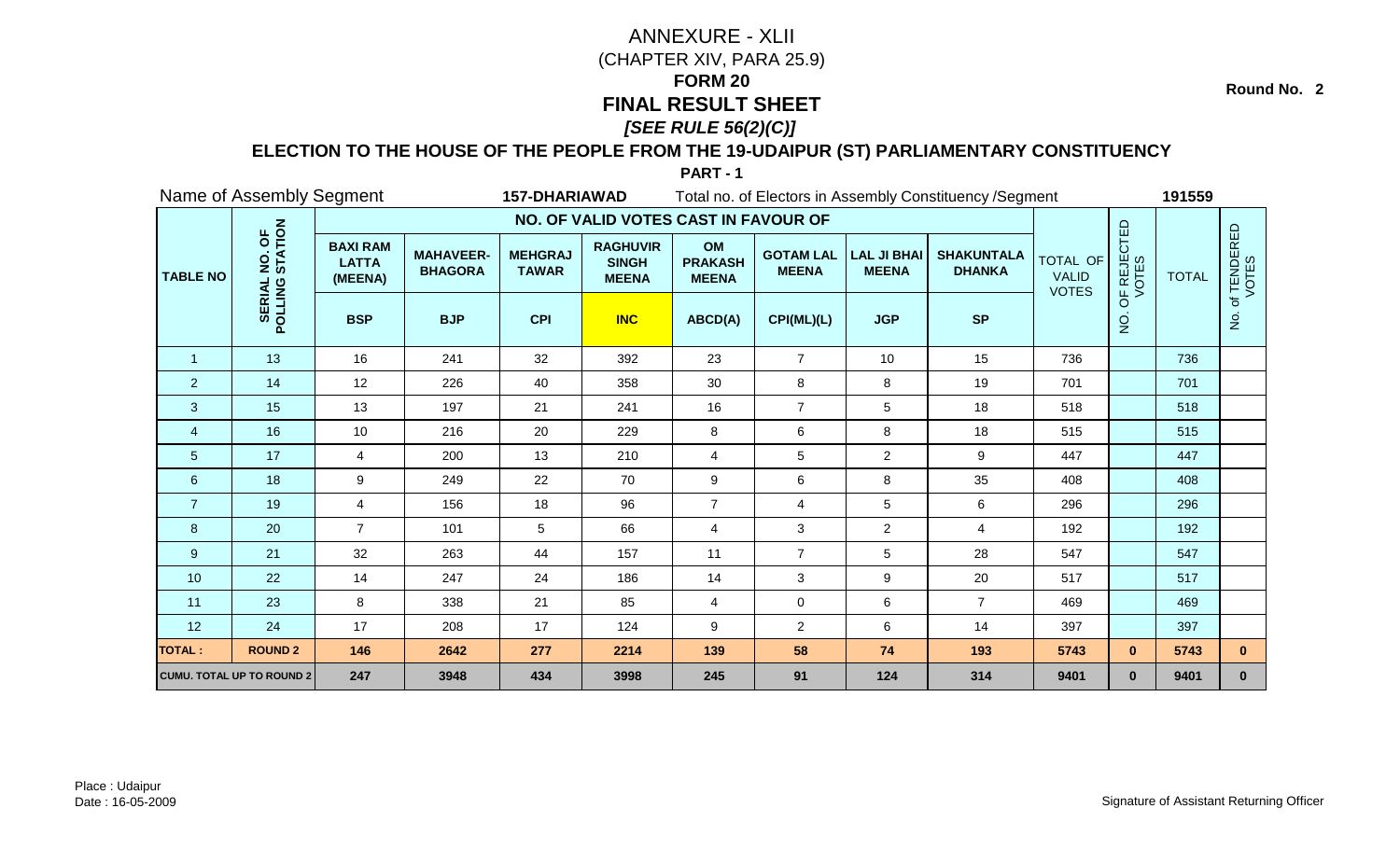**Round No. 3**

### **ELECTION TO THE HOUSE OF THE PEOPLE FROM THE 19-UDAIPUR (ST) PARLIAMENTARY CONSTITUENCY**

|                  | Name of Assembly Segment         |                                            |                                    | <b>157-DHARIAWAD</b>           |                                                 |                                      |                                  |                                    | Total no. of Electors in Assembly Constituency / Segment |                                                 |                      | 191559       |                      |
|------------------|----------------------------------|--------------------------------------------|------------------------------------|--------------------------------|-------------------------------------------------|--------------------------------------|----------------------------------|------------------------------------|----------------------------------------------------------|-------------------------------------------------|----------------------|--------------|----------------------|
|                  |                                  |                                            |                                    |                                | NO. OF VALID VOTES CAST IN FAVOUR OF            |                                      |                                  |                                    |                                                          |                                                 |                      |              |                      |
| <b>TABLE NO</b>  | NO. OF<br>STATION                | <b>BAXI RAM</b><br><b>LATTA</b><br>(MEENA) | <b>MAHAVEER-</b><br><b>BHAGORA</b> | <b>MEHGRAJ</b><br><b>TAWAR</b> | <b>RAGHUVIR</b><br><b>SINGH</b><br><b>MEENA</b> | OM<br><b>PRAKASH</b><br><b>MEENA</b> | <b>GOTAM LAL</b><br><b>MEENA</b> | <b>LAL JI BHAI</b><br><b>MEENA</b> | <b>SHAKUNTALA</b><br><b>DHANKA</b>                       | <b>TOTAL OF</b><br><b>VALID</b><br><b>VOTES</b> | OF REJECTED<br>VOTES | <b>TOTAL</b> | of TENDERED<br>VOTES |
|                  | POLLING                          | <b>BSP</b>                                 | <b>BJP</b>                         | <b>CPI</b>                     | <b>INC</b>                                      | ABCD(A)                              | CPI(ML)(L)                       | <b>JGP</b>                         | <b>SP</b>                                                |                                                 | $\frac{1}{2}$        |              | $\dot{z}$            |
| $\mathbf{1}$     | 25                               | 6                                          | 140                                | 16                             | 87                                              | 5                                    | 5                                | $\overline{4}$                     | 12                                                       | 275                                             |                      | 275          |                      |
| $\overline{2}$   | 26                               | $\overline{a}$                             | 227                                | 24                             | 77                                              | 6                                    | 3                                | 4                                  | 6                                                        | 349                                             |                      | 349          |                      |
| 3                | 27                               | $\overline{7}$                             | 280                                | 14                             | 71                                              | 5                                    | 1                                | $\overline{7}$                     | 10                                                       | 395                                             |                      | 395          |                      |
| $\overline{4}$   | 28                               | 13                                         | 86                                 | 9                              | 104                                             | 8                                    | $\overline{1}$                   | 5                                  | 12                                                       | 238                                             |                      | 238          |                      |
| 5                | 29                               | 18                                         | 129                                | 17                             | 143                                             | 8                                    | 5                                | 6                                  | 13                                                       | 339                                             |                      | 339          |                      |
| $\boldsymbol{6}$ | 30                               | 12                                         | 215                                | 19                             | 137                                             | 12                                   | $\overline{2}$                   | 5                                  | 13                                                       | 415                                             |                      | 415          |                      |
| $\overline{7}$   | 31                               | 17                                         | 187                                | 31                             | 216                                             | $\overline{7}$                       | 12                               | 13                                 | 41                                                       | 524                                             |                      | 524          |                      |
| 8                | 32                               | 16                                         | 113                                | 12                             | 274                                             | 14                                   | 9                                | 10                                 | 26                                                       | 474                                             |                      | 474          |                      |
| 9                | 33                               | 8                                          | 147                                | 22                             | 295                                             | 15                                   | $\overline{7}$                   | 8                                  | 17                                                       | 519                                             |                      | 519          |                      |
| 10               | 34                               | 4                                          | 92                                 | 12                             | 139                                             | $\boldsymbol{9}$                     | 3                                | 5                                  | 15                                                       | 279                                             |                      | 279          |                      |
| 11               | 35                               | 9                                          | 75                                 | 9                              | 193                                             | 8                                    | $\overline{2}$                   | 4                                  | $\overline{7}$                                           | 307                                             |                      | 307          |                      |
| 12               | 36                               | 9                                          | 264                                | 42                             | 160                                             | 13                                   | 8                                | 5                                  | 29                                                       | 530                                             |                      | 530          |                      |
| <b>TOTAL:</b>    | <b>ROUND 3</b>                   | 121                                        | 1955                               | 227                            | 1896                                            | 110                                  | 58                               | 76                                 | 201                                                      | 4644                                            | $\mathbf{0}$         | 4644         | $\mathbf{0}$         |
|                  | <b>CUMU. TOTAL UP TO ROUND 3</b> | 368                                        | 5903                               | 661                            | 5894                                            | 355                                  | 149                              | 200                                | 515                                                      | 14045                                           | $\mathbf{0}$         | 14045        | $\mathbf 0$          |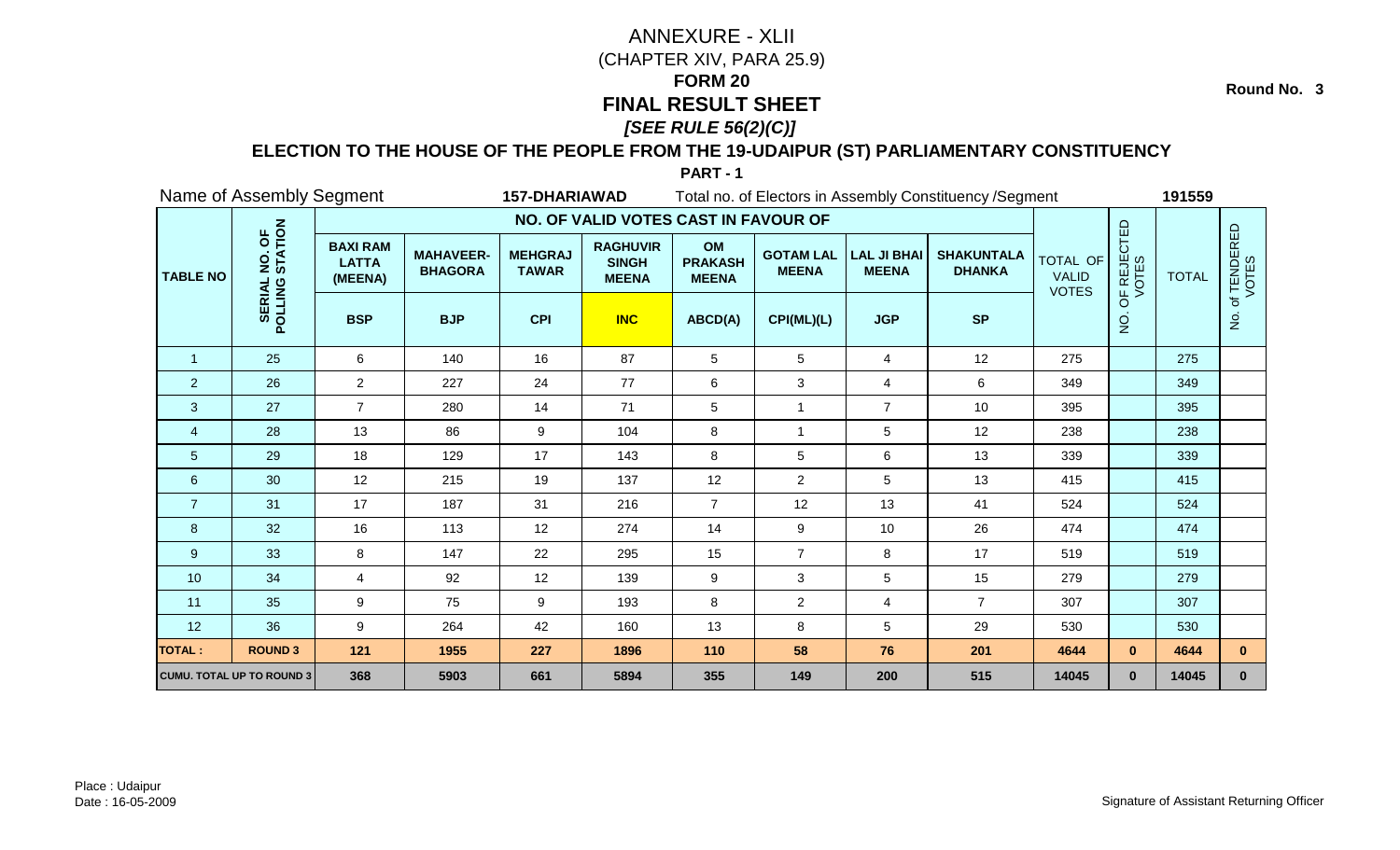**Round No. 4**

### **ELECTION TO THE HOUSE OF THE PEOPLE FROM THE 19-UDAIPUR (ST) PARLIAMENTARY CONSTITUENCY**

|                 | Name of Assembly Segment         |                                            |                                    | <b>157-DHARIAWAD</b>           |                                                 |                                      |                                  |                                    | Total no. of Electors in Assembly Constituency / Segment |                                                 |                      | 191559       |                     |
|-----------------|----------------------------------|--------------------------------------------|------------------------------------|--------------------------------|-------------------------------------------------|--------------------------------------|----------------------------------|------------------------------------|----------------------------------------------------------|-------------------------------------------------|----------------------|--------------|---------------------|
|                 |                                  |                                            |                                    |                                | NO. OF VALID VOTES CAST IN FAVOUR OF            |                                      |                                  |                                    |                                                          |                                                 |                      |              |                     |
| <b>TABLE NO</b> | NO. OF<br>STATION                | <b>BAXI RAM</b><br><b>LATTA</b><br>(MEENA) | <b>MAHAVEER-</b><br><b>BHAGORA</b> | <b>MEHGRAJ</b><br><b>TAWAR</b> | <b>RAGHUVIR</b><br><b>SINGH</b><br><b>MEENA</b> | OM<br><b>PRAKASH</b><br><b>MEENA</b> | <b>GOTAM LAL</b><br><b>MEENA</b> | <b>LAL JI BHAI</b><br><b>MEENA</b> | <b>SHAKUNTALA</b><br><b>DHANKA</b>                       | <b>TOTAL OF</b><br><b>VALID</b><br><b>VOTES</b> | OF REJECTED<br>VOTES | <b>TOTAL</b> | f TENDERED<br>VOTES |
|                 | <b>SERIAL</b><br>POLLING         | <b>BSP</b>                                 | <b>BJP</b>                         | <b>CPI</b>                     | <b>INC</b>                                      | ABCD(A)                              | CPI(ML)(L)                       | <b>JGP</b>                         | <b>SP</b>                                                |                                                 | $\frac{1}{2}$        |              | $\frac{1}{2}$       |
| $\overline{1}$  | 37                               | 8                                          | 222                                | 15                             | 233                                             | 16                                   | 9                                | 9                                  | 25                                                       | 537                                             |                      | 537          |                     |
| 2               | 38                               | $\overline{7}$                             | 295                                | 22                             | 244                                             | 19                                   | 9                                | 13                                 | 45                                                       | 654                                             |                      | 654          |                     |
| 3               | 39                               | 8                                          | 246                                | 19                             | 314                                             | 4                                    | 9                                | 9                                  | 16                                                       | 625                                             |                      | 625          |                     |
| $\overline{4}$  | 40                               | $\overline{7}$                             | 112                                | 13                             | 49                                              | 5                                    | $\overline{c}$                   | $\overline{2}$                     | $\overline{7}$                                           | 197                                             |                      | 197          |                     |
| 5               | 41                               | 5                                          | 178                                | 19                             | 125                                             | 5                                    | $\overline{1}$                   | 5                                  | 15                                                       | 353                                             |                      | 353          |                     |
| $\,6$           | 42                               | $\overline{2}$                             | 3                                  | $\mathbf{1}$                   | 87                                              | 6                                    | $\mathbf{1}$                     | $\mathbf{1}$                       | $\overline{4}$                                           | 105                                             |                      | 105          |                     |
| $\overline{7}$  | 43                               | 8                                          | 139                                | 6                              | 93                                              | $\boldsymbol{2}$                     | 5                                | 5                                  | 8                                                        | 266                                             |                      | 266          |                     |
| 8               | 44                               | 12                                         | 246                                | 30                             | 180                                             | 12                                   | 5                                | 6                                  | 16                                                       | 507                                             |                      | 507          |                     |
| 9               | 45                               | 9                                          | 207                                | 9                              | 56                                              | $\overline{2}$                       | 0                                | $\overline{7}$                     | $\overline{7}$                                           | 297                                             |                      | 297          |                     |
| 10              | 46                               | 19                                         | 308                                | 34                             | 229                                             | 12                                   | 8                                | $\overline{2}$                     | 5                                                        | 617                                             |                      | 617          |                     |
| 11              | 47                               | 8                                          | 173                                | 18                             | 110                                             | $\overline{c}$                       | 5                                | 3                                  | 12                                                       | 331                                             |                      | 331          |                     |
| 12              | 48                               | $\overline{2}$                             | 135                                | 8                              | 4                                               | $\overline{2}$                       | $\overline{c}$                   | $\overline{a}$                     | $\overline{2}$                                           | 157                                             |                      | 157          |                     |
| <b>TOTAL:</b>   | <b>ROUND 4</b>                   | 95                                         | 2264                               | 194                            | 1724                                            | 87                                   | 56                               | 64                                 | 162                                                      | 4646                                            | $\mathbf{0}$         | 4646         | $\mathbf{0}$        |
|                 | <b>CUMU. TOTAL UP TO ROUND 4</b> | 463                                        | 8167                               | 855                            | 7618                                            | 442                                  | 205                              | 264                                | 677                                                      | 18691                                           | $\mathbf{0}$         | 18691        | $\mathbf{0}$        |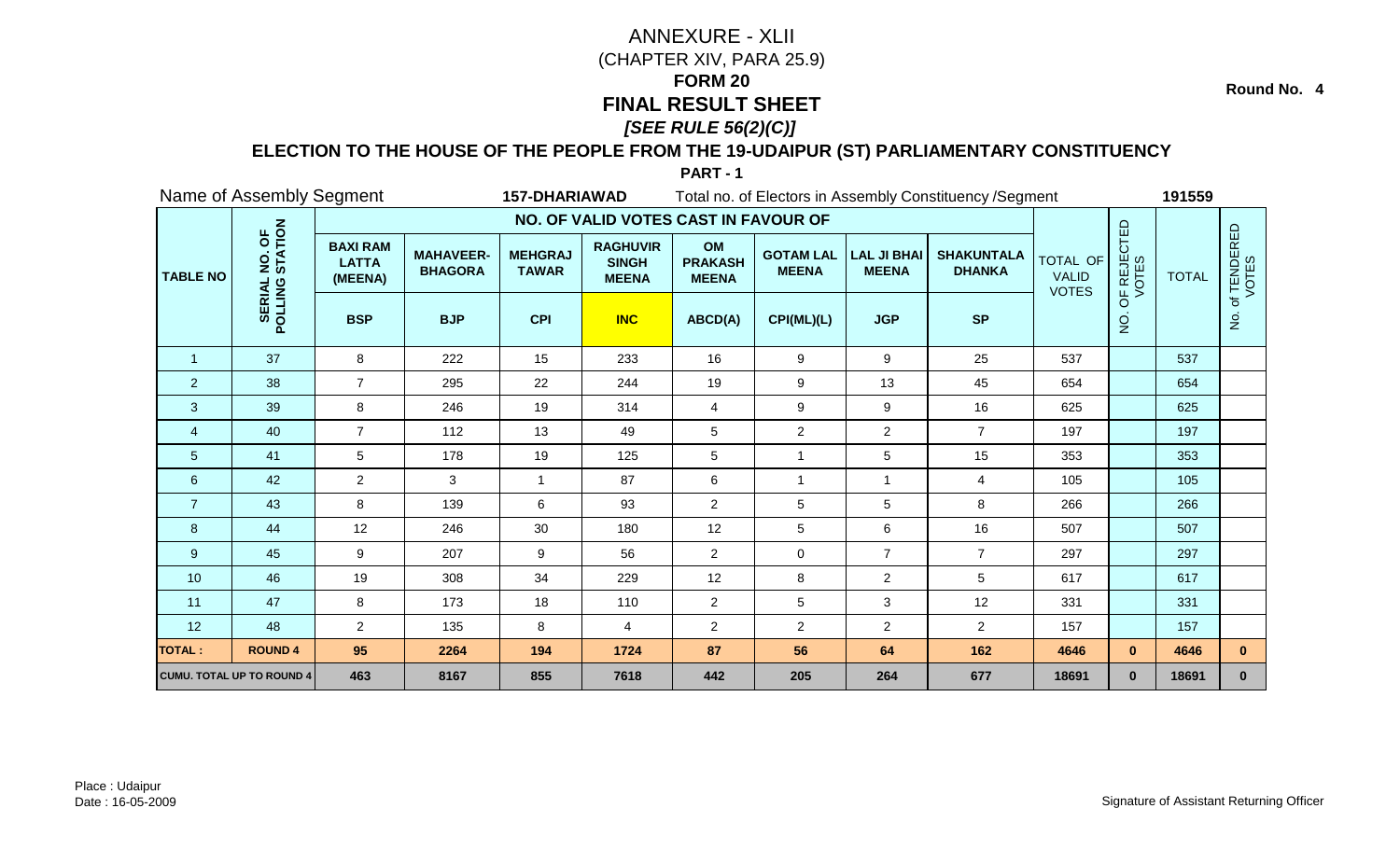**Round No. 5**

### **ELECTION TO THE HOUSE OF THE PEOPLE FROM THE 19-UDAIPUR (ST) PARLIAMENTARY CONSTITUENCY**

|                 | Name of Assembly Segment         |                                            |                                    | <b>157-DHARIAWAD</b>           |                                                 |                                      |                                  |                                    | Total no. of Electors in Assembly Constituency / Segment |                                          |                      | 191559       |                      |
|-----------------|----------------------------------|--------------------------------------------|------------------------------------|--------------------------------|-------------------------------------------------|--------------------------------------|----------------------------------|------------------------------------|----------------------------------------------------------|------------------------------------------|----------------------|--------------|----------------------|
|                 |                                  |                                            |                                    |                                | NO. OF VALID VOTES CAST IN FAVOUR OF            |                                      |                                  |                                    |                                                          |                                          |                      |              |                      |
| <b>TABLE NO</b> | NO. OF<br>STATION                | <b>BAXI RAM</b><br><b>LATTA</b><br>(MEENA) | <b>MAHAVEER-</b><br><b>BHAGORA</b> | <b>MEHGRAJ</b><br><b>TAWAR</b> | <b>RAGHUVIR</b><br><b>SINGH</b><br><b>MEENA</b> | OM<br><b>PRAKASH</b><br><b>MEENA</b> | <b>GOTAM LAL</b><br><b>MEENA</b> | <b>LAL JI BHAI</b><br><b>MEENA</b> | <b>SHAKUNTALA</b><br><b>DHANKA</b>                       | TOTAL OF<br><b>VALID</b><br><b>VOTES</b> | OF REJECTED<br>VOTES | <b>TOTAL</b> | of TENDERED<br>VOTES |
|                 | POLLING                          | <b>BSP</b>                                 | <b>BJP</b>                         | <b>CPI</b>                     | <b>INC</b>                                      | ABCD(A)                              | CPI(ML)(L)                       | <b>JGP</b>                         | <b>SP</b>                                                |                                          | $\frac{1}{2}$        |              | $\dot{z}$            |
| $\mathbf{1}$    | 49                               | $5\overline{)}$                            | 74                                 | 4                              | 52                                              | $\overline{2}$                       | 3                                | $\mathbf{1}$                       | $\mathbf{3}$                                             | 144                                      |                      | 144          |                      |
| $\overline{2}$  | 50                               | $\boldsymbol{9}$                           | 111                                | 15                             | 44                                              | 6                                    | $\overline{2}$                   | 3                                  |                                                          | 191                                      |                      | 191          |                      |
| 3               | 51                               | 5                                          | 105                                | 12                             | 65                                              | $\,6\,$                              | 4                                | 4                                  | $10$                                                     | 211                                      |                      | 211          |                      |
| 4               | 52                               | 5                                          | 120                                | $\overline{7}$                 | 179                                             | 3                                    | $\mathbf{1}$                     | $\mathbf 1$                        | 6                                                        | 322                                      |                      | 322          |                      |
| 5               | 53                               | 9                                          | 37                                 | $\overline{2}$                 | 28                                              | $\mathbf 0$                          | 0                                | 0                                  | $\mathbf 0$                                              | 76                                       |                      | 76           |                      |
| 6               | 54                               | 6                                          | 85                                 | 17                             | 50                                              | $\overline{4}$                       | 3                                | 3                                  | 10                                                       | 178                                      |                      | 178          |                      |
| $\overline{7}$  | 55                               | 1                                          | 168                                | 21                             | 18                                              | 3                                    | $\overline{c}$                   | $\mathbf 1$                        | 5                                                        | 219                                      |                      | 219          |                      |
| 8               | 56                               | $\boldsymbol{9}$                           | 128                                | 21                             | 87                                              | 10                                   | 5                                | 6                                  | 14                                                       | 280                                      |                      | 280          |                      |
| 9               | 57                               | $\overline{7}$                             | 264                                | 27                             | 136                                             | 5                                    | 4                                | $\overline{2}$                     | 15                                                       | 460                                      |                      | 460          |                      |
| 10              | 58                               | 16                                         | 108                                | 18                             | 282                                             | 8                                    | 16                               | 5                                  | 13                                                       | 466                                      |                      | 466          |                      |
| 11              | 59                               | 13                                         | 162                                | 14                             | 264                                             | 15                                   | $\boldsymbol{9}$                 | 12                                 | 9                                                        | 498                                      |                      | 498          |                      |
| 12              | 60                               | $\overline{7}$                             | 181                                | 15                             | 112                                             | 15                                   | 6                                | $\overline{2}$                     | 12                                                       | 350                                      |                      | 350          |                      |
| <b>TOTAL:</b>   | <b>ROUND 5</b>                   | 92                                         | 1543                               | 173                            | 1317                                            | 77                                   | 55                               | 40                                 | 98                                                       | 3395                                     | $\mathbf{0}$         | 3395         | $\mathbf{0}$         |
|                 | <b>CUMU. TOTAL UP TO ROUND 5</b> | 555                                        | 9710                               | 1028                           | 8935                                            | 519                                  | 260                              | 304                                | 775                                                      | 22086                                    | $\mathbf{0}$         | 22086        | $\mathbf{0}$         |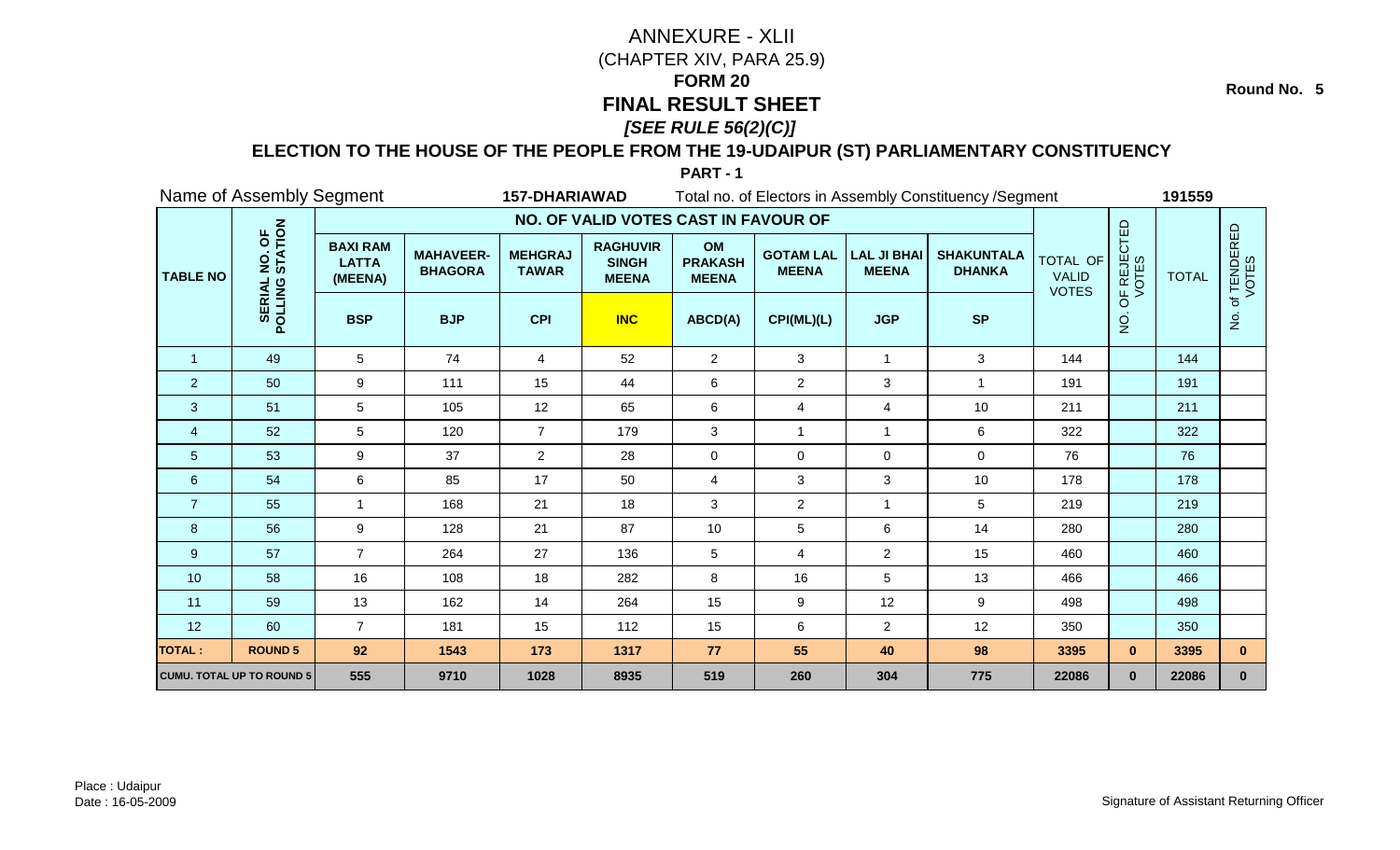**Round No. 6**

### **ELECTION TO THE HOUSE OF THE PEOPLE FROM THE 19-UDAIPUR (ST) PARLIAMENTARY CONSTITUENCY**

|                 | Name of Assembly Segment         |                                            |                                    | <b>157-DHARIAWAD</b>           |                                                 |                                      |                                  |                                    | Total no. of Electors in Assembly Constituency / Segment |                                                 |                      | 191559       |                      |
|-----------------|----------------------------------|--------------------------------------------|------------------------------------|--------------------------------|-------------------------------------------------|--------------------------------------|----------------------------------|------------------------------------|----------------------------------------------------------|-------------------------------------------------|----------------------|--------------|----------------------|
|                 |                                  |                                            |                                    |                                | NO. OF VALID VOTES CAST IN FAVOUR OF            |                                      |                                  |                                    |                                                          |                                                 |                      |              |                      |
| <b>TABLE NO</b> | NO. OF<br>STATION                | <b>BAXI RAM</b><br><b>LATTA</b><br>(MEENA) | <b>MAHAVEER-</b><br><b>BHAGORA</b> | <b>MEHGRAJ</b><br><b>TAWAR</b> | <b>RAGHUVIR</b><br><b>SINGH</b><br><b>MEENA</b> | OM<br><b>PRAKASH</b><br><b>MEENA</b> | <b>GOTAM LAL</b><br><b>MEENA</b> | <b>LAL JI BHAI</b><br><b>MEENA</b> | <b>SHAKUNTALA</b><br><b>DHANKA</b>                       | <b>TOTAL OF</b><br><b>VALID</b><br><b>VOTES</b> | OF REJECTED<br>VOTES | <b>TOTAL</b> | of TENDERED<br>VOTES |
|                 | POLLING                          | <b>BSP</b>                                 | <b>BJP</b>                         | <b>CPI</b>                     | <b>INC</b>                                      | ABCD(A)                              | CPI(ML)(L)                       | <b>JGP</b>                         | <b>SP</b>                                                |                                                 | o<br>Z               |              | $\frac{1}{2}$        |
| $\overline{1}$  | 61                               | 21                                         | 130                                | 25                             | 227                                             | 12                                   | 19                               | 14                                 | 31                                                       | 479                                             |                      | 479          |                      |
| $\overline{2}$  | 62                               | 1                                          | 60                                 | 6                              | 36                                              | 6                                    | 9                                | 4                                  | $\overline{2}$                                           | 124                                             |                      | 124          |                      |
| $\mathbf{3}$    | 63                               | 3                                          | 163                                | 25                             | 21                                              | $\overline{2}$                       | 6                                | $\mathbf{1}$                       | 11                                                       | 232                                             |                      | 232          |                      |
| $\overline{4}$  | 64                               | 9                                          | 124                                | 19                             | 11                                              | $\overline{2}$                       | 18                               | 6                                  | 20                                                       | 209                                             |                      | 209          |                      |
| 5               | 65                               | 26                                         | 152                                | 21                             | 118                                             | 8                                    | 1                                | $\overline{2}$                     | 5                                                        | 333                                             |                      | 333          |                      |
| 6               | 66                               | 5                                          | 113                                | 11                             | 91                                              | $\,6\,$                              | 5                                | 6                                  | 14                                                       | 251                                             |                      | 251          |                      |
| $\overline{7}$  | 67                               | 1                                          | 40                                 | $\overline{7}$                 | 193                                             | 13                                   | 16                               | $\overline{a}$                     | 4                                                        | 276                                             |                      | 276          |                      |
| 8               | 68                               | 6                                          | 141                                | 6                              | 62                                              | $\mathbf 0$                          | $\mathbf{1}$                     | $\overline{2}$                     | $\overline{4}$                                           | 222                                             |                      | 222          |                      |
| 9               | 69                               | $\blacktriangleleft$                       | 59                                 | 8                              | 49                                              | 4                                    | $\mathbf{1}$                     | $\overline{2}$                     | $\overline{7}$                                           | 131                                             |                      | 131          |                      |
| 10              | 70                               | $\overline{4}$                             | 69                                 | 8                              | 80                                              | 6                                    | 5                                | $\mathbf{1}$                       | 14                                                       | 187                                             |                      | 187          |                      |
| 11              | 71                               | 8                                          | 109                                | 17                             | 19                                              | $\overline{2}$                       | $\overline{c}$                   | $\overline{2}$                     | $\overline{7}$                                           | 166                                             |                      | 166          |                      |
| 12              | 72                               | $\mathbf 0$                                | 17                                 | $\mathbf{1}$                   | 64                                              | 6                                    | 30                               | $\overline{2}$                     | $\overline{2}$                                           | 122                                             |                      | 122          |                      |
| <b>TOTAL:</b>   | <b>ROUND 6</b>                   | 85                                         | 1177                               | 154                            | 971                                             | 67                                   | 113                              | 44                                 | 121                                                      | 2732                                            | $\mathbf{0}$         | 2732         | $\mathbf{0}$         |
|                 | <b>CUMU. TOTAL UP TO ROUND 6</b> | 640                                        | 10887                              | 1182                           | 9906                                            | 586                                  | 373                              | 348                                | 896                                                      | 24818                                           | $\mathbf{0}$         | 24818        | $\mathbf{0}$         |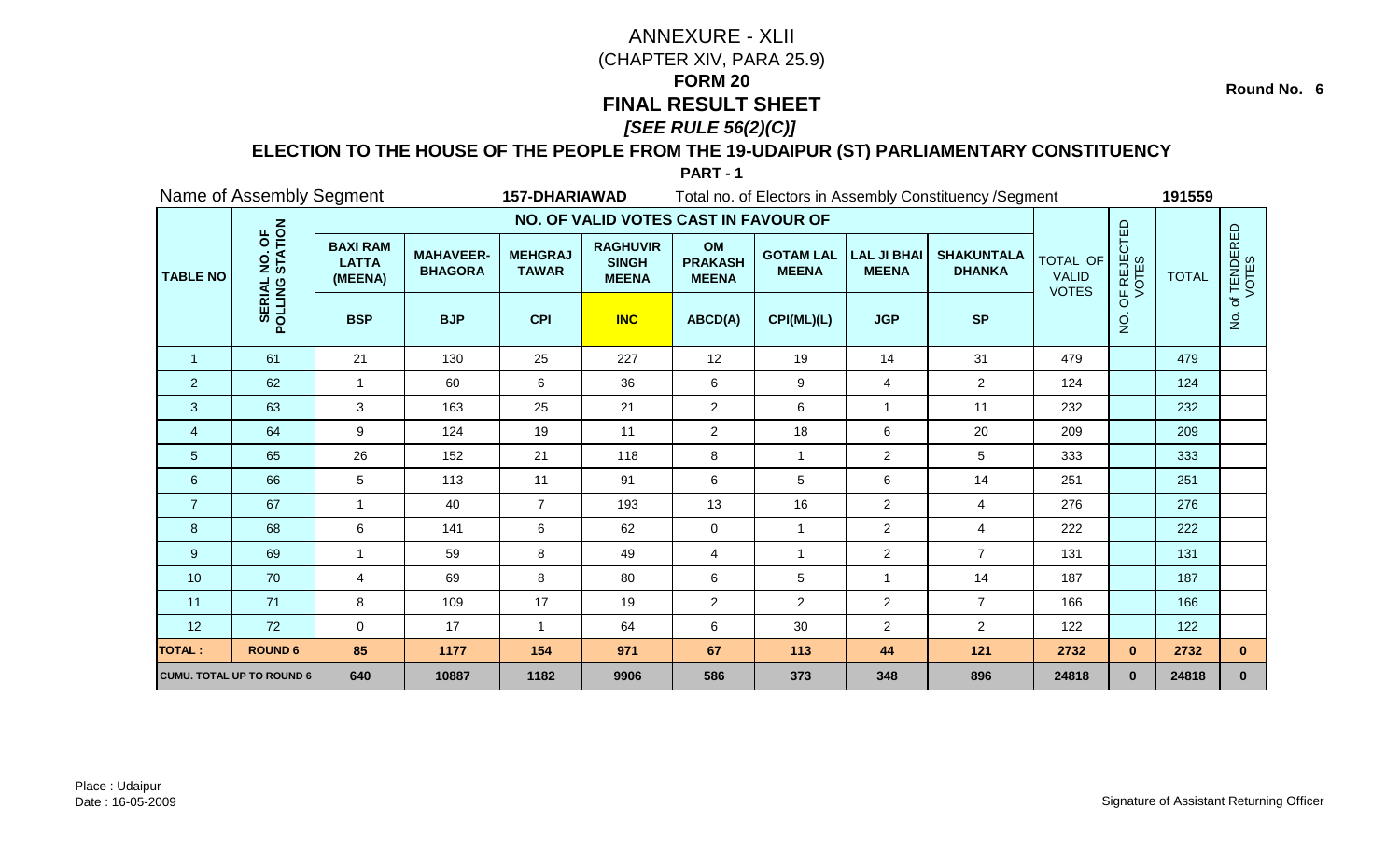**Round No. 7**

### **ELECTION TO THE HOUSE OF THE PEOPLE FROM THE 19-UDAIPUR (ST) PARLIAMENTARY CONSTITUENCY**

|                 | Name of Assembly Segment         |                                            |                                    | <b>157-DHARIAWAD</b>           |                                                 |                                      |                                  |                                    | Total no. of Electors in Assembly Constituency / Segment |                                          |                      | 191559       |                      |
|-----------------|----------------------------------|--------------------------------------------|------------------------------------|--------------------------------|-------------------------------------------------|--------------------------------------|----------------------------------|------------------------------------|----------------------------------------------------------|------------------------------------------|----------------------|--------------|----------------------|
|                 |                                  |                                            |                                    |                                | NO. OF VALID VOTES CAST IN FAVOUR OF            |                                      |                                  |                                    |                                                          |                                          |                      |              |                      |
| <b>TABLE NO</b> | NO. OF<br>STATION                | <b>BAXI RAM</b><br><b>LATTA</b><br>(MEENA) | <b>MAHAVEER-</b><br><b>BHAGORA</b> | <b>MEHGRAJ</b><br><b>TAWAR</b> | <b>RAGHUVIR</b><br><b>SINGH</b><br><b>MEENA</b> | OM<br><b>PRAKASH</b><br><b>MEENA</b> | <b>GOTAM LAL</b><br><b>MEENA</b> | <b>LAL JI BHAI</b><br><b>MEENA</b> | <b>SHAKUNTALA</b><br><b>DHANKA</b>                       | TOTAL OF<br><b>VALID</b><br><b>VOTES</b> | OF REJECTED<br>VOTES | <b>TOTAL</b> | of TENDERED<br>VOTES |
|                 | POLLING                          | <b>BSP</b>                                 | <b>BJP</b>                         | <b>CPI</b>                     | <b>INC</b>                                      | ABCD(A)                              | CPI(ML)(L)                       | <b>JGP</b>                         | <b>SP</b>                                                |                                          | $\overline{5}$       |              | $\frac{9}{2}$        |
| $\overline{1}$  | 73                               | $5\overline{)}$                            | 92                                 | 13                             | 79                                              | 14                                   | 35                               | $\overline{2}$                     | 13                                                       | 253                                      |                      | 253          |                      |
| $\overline{2}$  | 74                               | 11                                         | 39                                 | 6                              | 134                                             | $\mathbf{3}$                         | $\overline{2}$                   | 1                                  | 6                                                        | 202                                      |                      | 202          |                      |
| 3               | 75                               | 4                                          | 15                                 | 1                              | 62                                              | 3                                    | 4                                | $\mathbf 0$                        | 11                                                       | 100                                      |                      | 100          |                      |
| $\overline{4}$  | 76                               | 17                                         | 58                                 | 13                             | 332                                             | 38                                   | 14                               | 11                                 | 33                                                       | 516                                      |                      | 516          |                      |
| $\overline{5}$  | 77                               | 18                                         | 104                                | 18                             | 125                                             | $\,6\,$                              | 4                                | 3                                  | 17                                                       | 295                                      |                      | 295          |                      |
| 6               | 78                               | 9                                          | 24                                 | 12                             | 185                                             | 9                                    | 11                               | 5                                  | 22                                                       | 277                                      |                      | 277          |                      |
| $\overline{7}$  | 79                               | 6                                          | 77                                 | 8                              | 224                                             | $\,8\,$                              | 6                                | 14                                 | 25                                                       | 368                                      |                      | 368          |                      |
| 8               | 80                               | 3                                          | 130                                | 11                             | 107                                             | $9\,$                                | 3                                | 1                                  | 12                                                       | 276                                      |                      | 276          |                      |
| 9               | 81                               | 26                                         | 344                                | 47                             | 82                                              | $\boldsymbol{9}$                     | 12                               | 12                                 | 23                                                       | 555                                      |                      | 555          |                      |
| 10              | 82                               | 11                                         | 130                                | 17                             | 342                                             | 12                                   | 3                                | 5                                  | 6                                                        | 526                                      |                      | 526          |                      |
| 11              | 83                               | $\blacktriangleleft$                       | 80                                 | 6                              | 215                                             | 4                                    | $\overline{1}$                   | 1                                  | 6                                                        | 314                                      |                      | 314          |                      |
| 12              | 83 A                             | $\mathbf 0$                                | 87                                 | $\overline{2}$                 | 127                                             | 3                                    | 0                                | $\mathbf{1}$                       | 4                                                        | 224                                      |                      | 224          |                      |
| <b>TOTAL:</b>   | <b>ROUND7</b>                    | 111                                        | 1180                               | 154                            | 2014                                            | 118                                  | 95                               | 56                                 | 178                                                      | 3906                                     | $\mathbf{0}$         | 3906         | $\mathbf{0}$         |
|                 | <b>CUMU. TOTAL UP TO ROUND 7</b> | 751                                        | 12067                              | 1336                           | 11920                                           | 704                                  | 468                              | 404                                | 1074                                                     | 28724                                    | $\mathbf{0}$         | 28724        | $\mathbf{0}$         |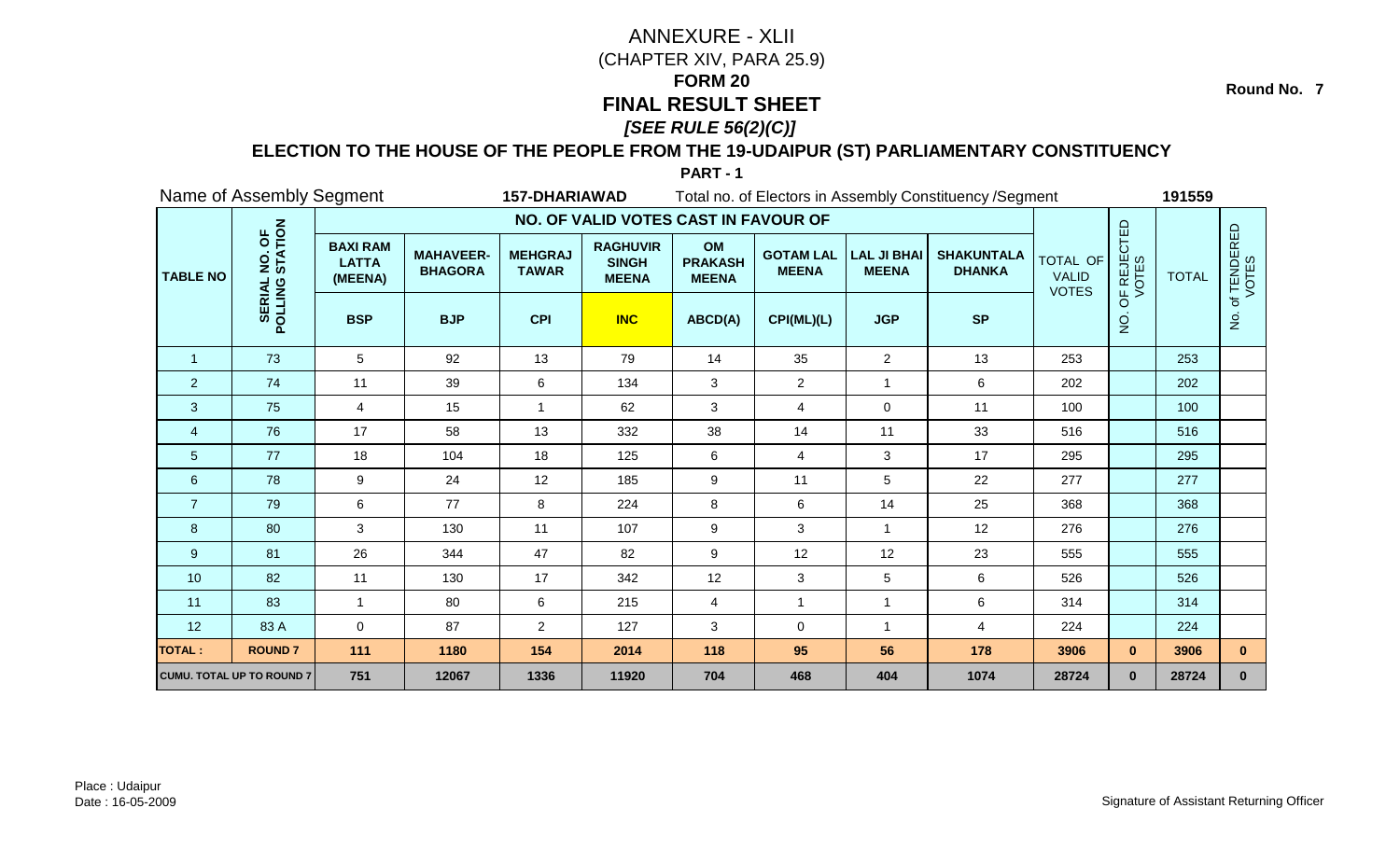**Round No. 8**

### **ELECTION TO THE HOUSE OF THE PEOPLE FROM THE 19-UDAIPUR (ST) PARLIAMENTARY CONSTITUENCY**

|                 | Name of Assembly Segment         |                                            |                                    | <b>157-DHARIAWAD</b>           |                                                 |                                      |                                  |                                    | Total no. of Electors in Assembly Constituency / Segment |                                                 |                      | 191559       |                      |
|-----------------|----------------------------------|--------------------------------------------|------------------------------------|--------------------------------|-------------------------------------------------|--------------------------------------|----------------------------------|------------------------------------|----------------------------------------------------------|-------------------------------------------------|----------------------|--------------|----------------------|
|                 |                                  |                                            |                                    |                                | NO. OF VALID VOTES CAST IN FAVOUR OF            |                                      |                                  |                                    |                                                          |                                                 |                      |              |                      |
| <b>TABLE NO</b> | NO. OF<br>STATION                | <b>BAXI RAM</b><br><b>LATTA</b><br>(MEENA) | <b>MAHAVEER-</b><br><b>BHAGORA</b> | <b>MEHGRAJ</b><br><b>TAWAR</b> | <b>RAGHUVIR</b><br><b>SINGH</b><br><b>MEENA</b> | OM<br><b>PRAKASH</b><br><b>MEENA</b> | <b>GOTAM LAL</b><br><b>MEENA</b> | <b>LAL JI BHAI</b><br><b>MEENA</b> | <b>SHAKUNTALA</b><br><b>DHANKA</b>                       | <b>TOTAL OF</b><br><b>VALID</b><br><b>VOTES</b> | OF REJECTED<br>VOTES | <b>TOTAL</b> | of TENDERED<br>VOTES |
|                 | POLLING                          | <b>BSP</b>                                 | <b>BJP</b>                         | <b>CPI</b>                     | <b>INC</b>                                      | ABCD(A)                              | CPI(ML)(L)                       | <b>JGP</b>                         | <b>SP</b>                                                |                                                 | $\overline{Q}$       |              | $\dot{z}$            |
| $\mathbf{1}$    | 84                               | 9                                          | 216                                | $\overline{2}$                 | 240                                             | $\mathbf{1}$                         | $\overline{1}$                   | $\mathbf{1}$                       | $5\phantom{.0}$                                          | 475                                             |                      | 475          |                      |
| $\overline{2}$  | 85                               | 3                                          | 230                                | 9                              | 260                                             | $\overline{2}$                       | 1                                | $\overline{c}$                     | 4                                                        | 511                                             |                      | 511          |                      |
| $\mathbf{3}$    | 86                               | 10                                         | 313                                | 6                              | 199                                             | $\overline{1}$                       | $\overline{2}$                   | $\overline{4}$                     | 6                                                        | 541                                             |                      | 541          |                      |
| $\overline{4}$  | 87                               | 10                                         | 312                                | 44                             | 93                                              | 6                                    | 9                                | 5                                  | 17                                                       | 496                                             |                      | 496          |                      |
| $\overline{5}$  | 88                               | 9                                          | 41                                 | 14                             | 137                                             | 5                                    | 3                                | 6                                  | 20                                                       | 235                                             |                      | 235          |                      |
| $6\phantom{1}6$ | 89                               | 3                                          | 75                                 | 15                             | 218                                             | $\boldsymbol{9}$                     | 4                                | 4                                  | 19                                                       | 347                                             |                      | 347          |                      |
| $\overline{7}$  | 90                               | 5                                          | 100                                | 20                             | 115                                             | 11                                   | 5                                | 4                                  | 13                                                       | 273                                             |                      | 273          |                      |
| 8               | 91                               |                                            | 166                                | 16                             | 69                                              | 6                                    | 3                                | 5                                  | 11                                                       | 277                                             |                      | 277          |                      |
| 9               | 92                               | $\overline{7}$                             | 91                                 | 9                              | 196                                             | 14                                   | 5                                | 0                                  | 11                                                       | 333                                             |                      | 333          |                      |
| 10              | 93                               | 9                                          | 162                                | 38                             | 78                                              | $\overline{7}$                       | 3                                | 10                                 | 24                                                       | 331                                             |                      | 331          |                      |
| 11              | 94                               | 3                                          | 67                                 | 13                             | 135                                             | $5\phantom{.0}$                      | $\overline{2}$                   | 8                                  | 11                                                       | 244                                             |                      | 244          |                      |
| 12              | 95                               | 3                                          | 221                                | 27                             | 79                                              | 8                                    | $\overline{7}$                   | 8                                  | 17                                                       | 370                                             |                      | 370          |                      |
| <b>TOTAL:</b>   | <b>ROUND 8</b>                   | 72                                         | 1994                               | 213                            | 1819                                            | 75                                   | 45                               | 57                                 | 158                                                      | 4433                                            | $\mathbf{0}$         | 4433         | $\mathbf{0}$         |
|                 | <b>CUMU. TOTAL UP TO ROUND 8</b> | 823                                        | 14061                              | 1549                           | 13739                                           | 779                                  | 513                              | 461                                | 1232                                                     | 33157                                           | $\mathbf{0}$         | 33157        | $\mathbf 0$          |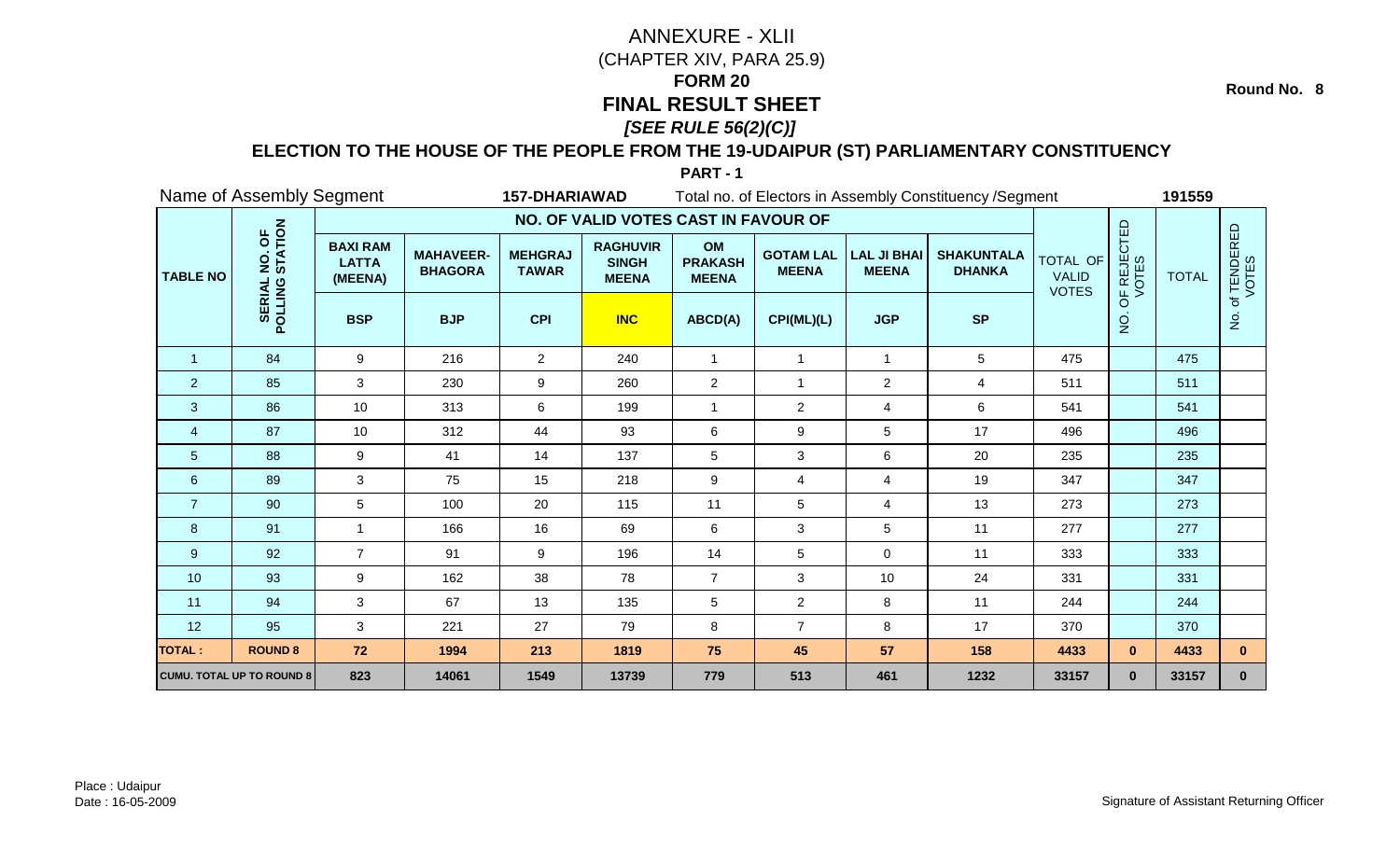**Round No. 9**

### **ELECTION TO THE HOUSE OF THE PEOPLE FROM THE 19-UDAIPUR (ST) PARLIAMENTARY CONSTITUENCY**

|                 | Name of Assembly Segment         |                                            |                                    | <b>157-DHARIAWAD</b>           |                                                 |                                      |                                  |                                    | Total no. of Electors in Assembly Constituency / Segment |                                                 |                      | 191559       |                      |
|-----------------|----------------------------------|--------------------------------------------|------------------------------------|--------------------------------|-------------------------------------------------|--------------------------------------|----------------------------------|------------------------------------|----------------------------------------------------------|-------------------------------------------------|----------------------|--------------|----------------------|
|                 |                                  |                                            |                                    |                                | NO. OF VALID VOTES CAST IN FAVOUR OF            |                                      |                                  |                                    |                                                          |                                                 |                      |              |                      |
| <b>TABLE NO</b> | NO. OF<br>STATION                | <b>BAXI RAM</b><br><b>LATTA</b><br>(MEENA) | <b>MAHAVEER-</b><br><b>BHAGORA</b> | <b>MEHGRAJ</b><br><b>TAWAR</b> | <b>RAGHUVIR</b><br><b>SINGH</b><br><b>MEENA</b> | OM<br><b>PRAKASH</b><br><b>MEENA</b> | <b>GOTAM LAL</b><br><b>MEENA</b> | <b>LAL JI BHAI</b><br><b>MEENA</b> | <b>SHAKUNTALA</b><br><b>DHANKA</b>                       | <b>TOTAL OF</b><br><b>VALID</b><br><b>VOTES</b> | OF REJECTED<br>VOTES | <b>TOTAL</b> | of TENDERED<br>VOTES |
|                 | <b>POLLING</b><br><b>SERIAI</b>  | <b>BSP</b>                                 | <b>BJP</b>                         | <b>CPI</b>                     | <b>INC</b>                                      | ABCD(A)                              | CPI(ML)(L)                       | <b>JGP</b>                         | <b>SP</b>                                                |                                                 | $\frac{1}{2}$        |              | $\dot{z}$            |
| $\mathbf{1}$    | 96                               | 6                                          | 161                                | 20                             | 27                                              | $\overline{2}$                       | 3                                | $\mathbf{1}$                       | $5\phantom{.0}$                                          | 225                                             |                      | 225          |                      |
| $\overline{2}$  | 97                               | 19                                         | 287                                | 36                             | 111                                             | $\boldsymbol{9}$                     | 5                                | $\overline{a}$                     | 13                                                       | 482                                             |                      | 482          |                      |
| 3               | 98                               | 11                                         | 262                                | 24                             | 80                                              | 13                                   | 4                                | 4                                  | 18                                                       | 416                                             |                      | 416          |                      |
| $\overline{4}$  | 99                               | 8                                          | 74                                 | 16                             | 165                                             | 14                                   | 6                                | 8                                  | 18                                                       | 309                                             |                      | 309          |                      |
| 5               | 100                              | 12                                         | 195                                | 39                             | 238                                             | 17                                   | 12                               | 17                                 | 32                                                       | 562                                             |                      | 562          |                      |
| 6               | 101                              | 9                                          | 20                                 | 4                              | 185                                             | $5\phantom{.0}$                      | 10                               | 3                                  | 12                                                       | 248                                             |                      | 248          |                      |
| $\overline{7}$  | 102                              | 20                                         | 67                                 | $\overline{7}$                 | 441                                             | 16                                   | 4                                | 5                                  | 23                                                       | 583                                             |                      | 583          |                      |
| 8               | 103                              | 13                                         | 79                                 | 17                             | 220                                             | 19                                   | 8                                | 14                                 | 49                                                       | 419                                             |                      | 419          |                      |
| 9               | 103 A                            | 6                                          | 20                                 | 6                              | 165                                             | $\overline{4}$                       | 3                                | 5                                  | 18                                                       | 227                                             |                      | 227          |                      |
| 10              | 104                              | 21                                         | 15                                 | 6                              | 177                                             | 16                                   | 13                               | 5                                  | 15                                                       | 268                                             |                      | 268          |                      |
| 11              | 105                              | 9                                          | 89                                 | 22                             | 127                                             | $\overline{7}$                       | $\overline{7}$                   | 6                                  | $\boldsymbol{9}$                                         | 276                                             |                      | 276          |                      |
| 12              | 106                              | 1                                          | 101                                | 9                              | 83                                              | $\overline{7}$                       | 3                                | 0                                  | $\overline{2}$                                           | 206                                             |                      | 206          |                      |
| <b>TOTAL:</b>   | <b>ROUND 9</b>                   | 135                                        | 1370                               | 206                            | 2019                                            | 129                                  | 78                               | 70                                 | 214                                                      | 4221                                            | $\mathbf{0}$         | 4221         | $\mathbf{0}$         |
|                 | <b>CUMU. TOTAL UP TO ROUND 9</b> | 958                                        | 15431                              | 1755                           | 15758                                           | 908                                  | 591                              | 531                                | 1446                                                     | 37378                                           | $\mathbf{0}$         | 37378        | $\mathbf 0$          |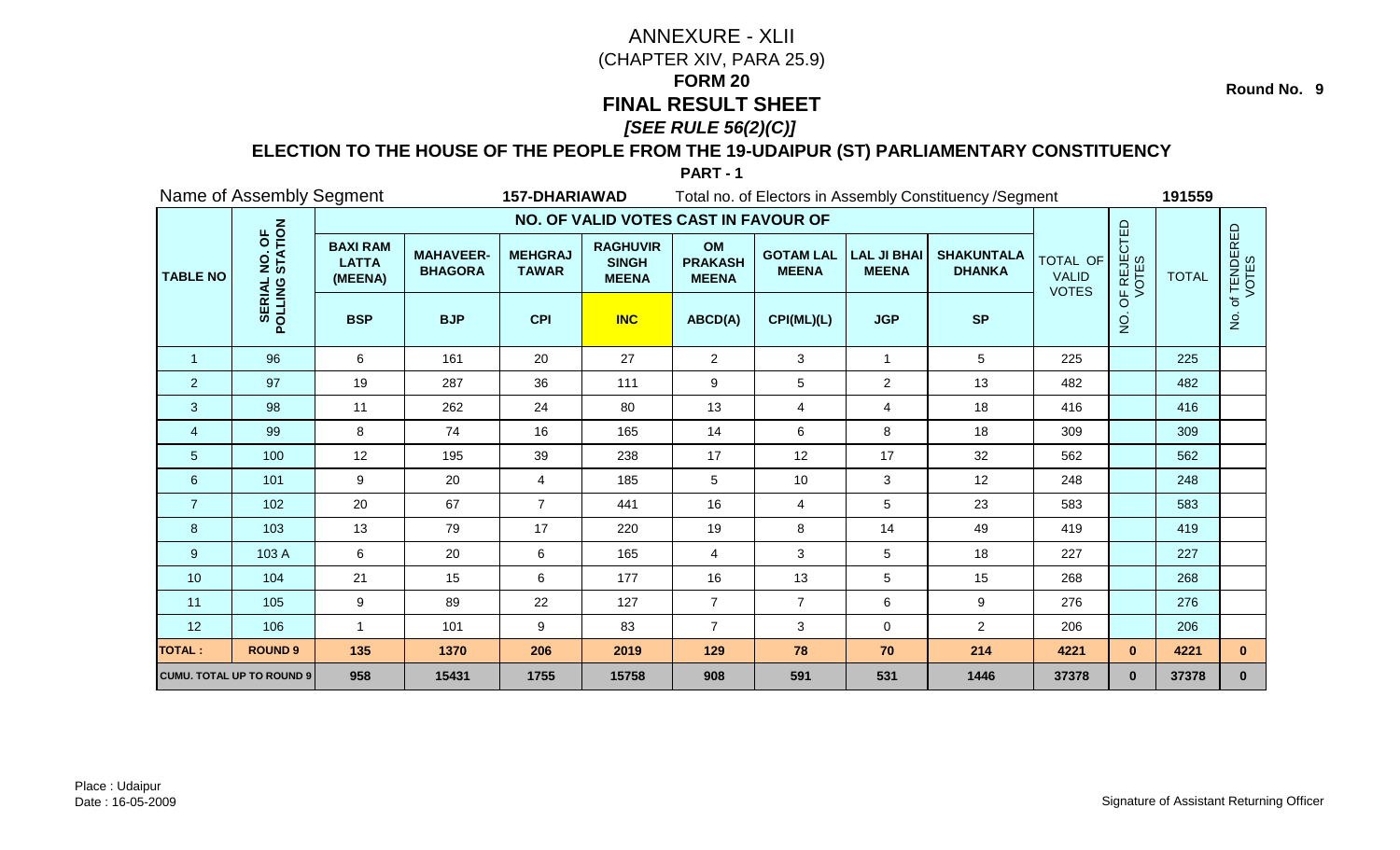**Round No. 10**

### **ELECTION TO THE HOUSE OF THE PEOPLE FROM THE 19-UDAIPUR (ST) PARLIAMENTARY CONSTITUENCY**

|                 | Name of Assembly Segment             |                                            |                                    | <b>157-DHARIAWAD</b>           |                                                 |                                      |                                  |                                    | Total no. of Electors in Assembly Constituency / Segment |                                                 |                      | 191559       |                      |
|-----------------|--------------------------------------|--------------------------------------------|------------------------------------|--------------------------------|-------------------------------------------------|--------------------------------------|----------------------------------|------------------------------------|----------------------------------------------------------|-------------------------------------------------|----------------------|--------------|----------------------|
|                 |                                      |                                            |                                    |                                | NO. OF VALID VOTES CAST IN FAVOUR OF            |                                      |                                  |                                    |                                                          |                                                 |                      |              |                      |
| <b>TABLE NO</b> | NO. OF<br>STATION                    | <b>BAXI RAM</b><br><b>LATTA</b><br>(MEENA) | <b>MAHAVEER-</b><br><b>BHAGORA</b> | <b>MEHGRAJ</b><br><b>TAWAR</b> | <b>RAGHUVIR</b><br><b>SINGH</b><br><b>MEENA</b> | OM<br><b>PRAKASH</b><br><b>MEENA</b> | <b>GOTAM LAL</b><br><b>MEENA</b> | <b>LAL JI BHAI</b><br><b>MEENA</b> | <b>SHAKUNTALA</b><br><b>DHANKA</b>                       | <b>TOTAL OF</b><br><b>VALID</b><br><b>VOTES</b> | OF REJECTED<br>VOTES | <b>TOTAL</b> | of TENDERED<br>VOTES |
|                 | POLLING                              | <b>BSP</b>                                 | <b>BJP</b>                         | <b>CPI</b>                     | <b>INC</b>                                      | ABCD(A)                              | CPI(ML)(L)                       | <b>JGP</b>                         | <b>SP</b>                                                |                                                 | $\overline{5}$       |              | $\dot{z}$            |
| $\overline{1}$  | 107                                  | 3                                          | 49                                 | 6                              | 142                                             | 8                                    | 9                                | 4                                  | $5\phantom{.0}$                                          | 226                                             |                      | 226          |                      |
| $\overline{2}$  | 108                                  | 8                                          | 192                                | 20                             | 38                                              | 3                                    | 3                                | 3                                  | 20                                                       | 287                                             |                      | 287          |                      |
| $\mathbf{3}$    | 109                                  | $\overline{2}$                             | 175                                | 9                              | 63                                              | $\overline{4}$                       | $\pmb{0}$                        | 3                                  | $\boldsymbol{9}$                                         | 265                                             |                      | 265          |                      |
| 4               | 110                                  | 6                                          | 267                                | 36                             | 64                                              | 13                                   | 4                                | 8                                  | 21                                                       | 419                                             |                      | 419          |                      |
| 5               | 111                                  | 3                                          | 131                                | $\overline{7}$                 | 68                                              | $\overline{4}$                       | $\overline{2}$                   | 8                                  | 3                                                        | 226                                             |                      | 226          |                      |
| 6               | 112                                  | 12                                         | 36                                 | 6                              | 194                                             | 8                                    | $\overline{2}$                   | 6                                  | 4                                                        | 268                                             |                      | 268          |                      |
| $\overline{7}$  | 113                                  | 10                                         | 40                                 | $\overline{7}$                 | 158                                             | $\overline{7}$                       | $\overline{2}$                   | 0                                  | $\boldsymbol{9}$                                         | 233                                             |                      | 233          |                      |
| 8               | 114                                  | $\overline{7}$                             | 99                                 | 11                             | 298                                             | 13                                   | 4                                | $\overline{7}$                     | 6                                                        | 445                                             |                      | 445          |                      |
| 9               | 115                                  | 16                                         | 54                                 | 6                              | 192                                             | 8                                    | 5                                | 6                                  | 8                                                        | 295                                             |                      | 295          |                      |
| 10              | 116                                  | 5                                          | 63                                 | 8                              | 133                                             | $\overline{4}$                       | $\overline{2}$                   | $\overline{a}$                     | 9                                                        | 226                                             |                      | 226          |                      |
| 11              | 117                                  | 9                                          | 159                                | 20                             | 23                                              | $5\phantom{.0}$                      | $\overline{1}$                   | $\overline{4}$                     | 11                                                       | 232                                             |                      | 232          |                      |
| 12              | 118                                  | 4                                          | 69                                 | 3                              | 111                                             | 8                                    | 19                               | 4                                  | 10                                                       | 228                                             |                      | 228          |                      |
| <b>TOTAL:</b>   | <b>ROUND 10</b>                      | 85                                         | 1334                               | 139                            | 1484                                            | 85                                   | 53                               | 55                                 | 115                                                      | 3350                                            | $\mathbf{0}$         | 3350         | $\mathbf{0}$         |
|                 | <b>CUMU. TOTAL UP TO ROUND</b><br>10 | 1043                                       | 16765                              | 1894                           | 17242                                           | 993                                  | 644                              | 586                                | 1561                                                     | 40728                                           | $\mathbf{0}$         | 40728        | $\mathbf 0$          |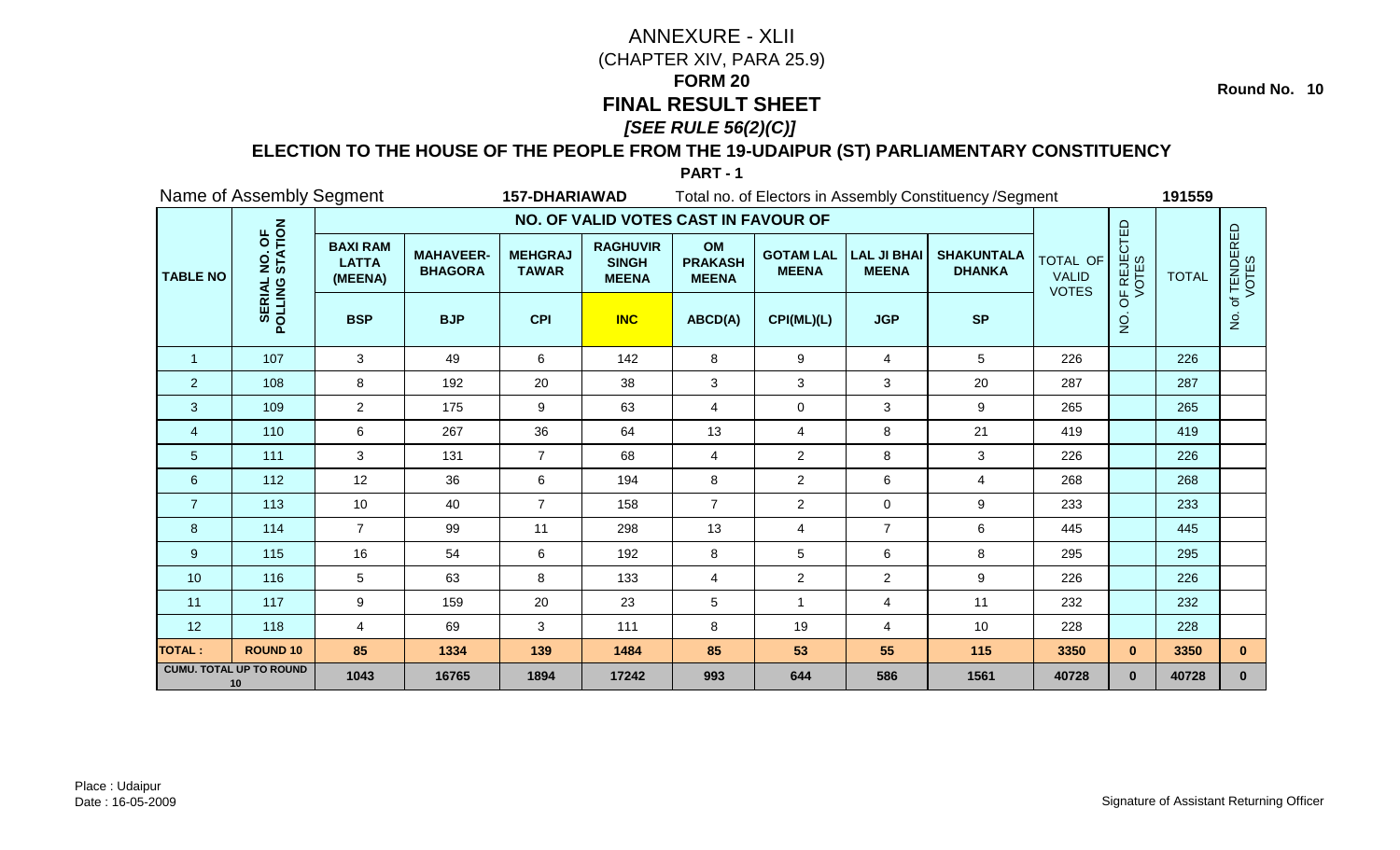**Round No. 11**

### **ELECTION TO THE HOUSE OF THE PEOPLE FROM THE 19-UDAIPUR (ST) PARLIAMENTARY CONSTITUENCY**

|                 | Name of Assembly Segment             |                                            |                                    | <b>157-DHARIAWAD</b>           |                                                 |                                      |                                  |                                    | Total no. of Electors in Assembly Constituency / Segment |                                                 |                      | 191559       |                      |
|-----------------|--------------------------------------|--------------------------------------------|------------------------------------|--------------------------------|-------------------------------------------------|--------------------------------------|----------------------------------|------------------------------------|----------------------------------------------------------|-------------------------------------------------|----------------------|--------------|----------------------|
|                 |                                      |                                            |                                    |                                | NO. OF VALID VOTES CAST IN FAVOUR OF            |                                      |                                  |                                    |                                                          |                                                 |                      |              |                      |
| <b>TABLE NO</b> | NO. OF<br>STATION                    | <b>BAXI RAM</b><br><b>LATTA</b><br>(MEENA) | <b>MAHAVEER-</b><br><b>BHAGORA</b> | <b>MEHGRAJ</b><br><b>TAWAR</b> | <b>RAGHUVIR</b><br><b>SINGH</b><br><b>MEENA</b> | OM<br><b>PRAKASH</b><br><b>MEENA</b> | <b>GOTAM LAL</b><br><b>MEENA</b> | <b>LAL JI BHAI</b><br><b>MEENA</b> | <b>SHAKUNTALA</b><br><b>DHANKA</b>                       | <b>TOTAL OF</b><br><b>VALID</b><br><b>VOTES</b> | OF REJECTED<br>VOTES | <b>TOTAL</b> | of TENDERED<br>VOTES |
|                 | <b>POLLING</b><br><b>SERIA</b>       | <b>BSP</b>                                 | <b>BJP</b>                         | <b>CPI</b>                     | <b>INC</b>                                      | ABCD(A)                              | CPI(ML)(L)                       | <b>JGP</b>                         | <b>SP</b>                                                |                                                 | $\overline{2}$       |              | $\dot{z}$            |
| $\mathbf{1}$    | 119                                  | 13                                         | 45                                 | 14                             | 311                                             | 22                                   | 9                                | 8                                  | 19                                                       | 441                                             |                      | 441          |                      |
| $\overline{2}$  | 120                                  | 1                                          | 25                                 | 3                              | 162                                             | 12                                   | $\overline{c}$                   | 6                                  | $\overline{7}$                                           | 218                                             |                      | 218          |                      |
| $\mathbf{3}$    | 121                                  | $\overline{7}$                             | 52                                 | 8                              | 271                                             | 17                                   | 12                               | $\overline{4}$                     | 15                                                       | 386                                             |                      | 386          |                      |
| 4               | 122                                  | $\overline{7}$                             | 127                                | $\overline{7}$                 | 157                                             | $\overline{4}$                       | 3                                | $\mathbf{1}$                       | 11                                                       | 317                                             |                      | 317          |                      |
| 5               | 123                                  | 9                                          | 464                                | 46                             | 166                                             | 13                                   | 18                               | 10                                 | 31                                                       | 757                                             |                      | 757          |                      |
| 6               | 124                                  | 31                                         | 103                                | 27                             | 264                                             | 18                                   | 16                               | 10                                 | 23                                                       | 492                                             |                      | 492          |                      |
| $\overline{7}$  | 124 A                                | 12                                         | 43                                 | 3                              | 260                                             | 19                                   | 13                               | 9                                  | 20                                                       | 379                                             |                      | 379          |                      |
| 8               | 125                                  | 6                                          | 60                                 | 12                             | 270                                             | 10                                   | $\overline{c}$                   | 6                                  | 23                                                       | 389                                             |                      | 389          |                      |
| $9\,$           | 126                                  | 6                                          | 81                                 | 13                             | 224                                             | 17                                   | $\overline{7}$                   | 6                                  | 21                                                       | 375                                             |                      | 375          |                      |
| 10              | 127                                  | 19                                         | 111                                | 15                             | 286                                             | 10                                   | $\overline{7}$                   | $\overline{4}$                     | 6                                                        | 458                                             |                      | 458          |                      |
| 11              | 128                                  | 17                                         | 151                                | 8                              | 278                                             | 10                                   | 3                                | 6                                  | 27                                                       | 500                                             |                      | 500          |                      |
| 12              | 128 A                                | $\overline{2}$                             | 56                                 | 11                             | 336                                             | 11                                   | 10                               | 8                                  | 9                                                        | 443                                             |                      | 443          |                      |
| <b>TOTAL:</b>   | <b>ROUND 11</b>                      | 130                                        | 1318                               | 167                            | 2985                                            | 163                                  | 102                              | 78                                 | 212                                                      | 5155                                            | $\mathbf{0}$         | 5155         | $\mathbf{0}$         |
|                 | <b>CUMU. TOTAL UP TO ROUND</b><br>11 | 1173                                       | 18083                              | 2061                           | 20227                                           | 1156                                 | 746                              | 664                                | 1773                                                     | 45883                                           | $\mathbf{0}$         | 45883        | $\mathbf{0}$         |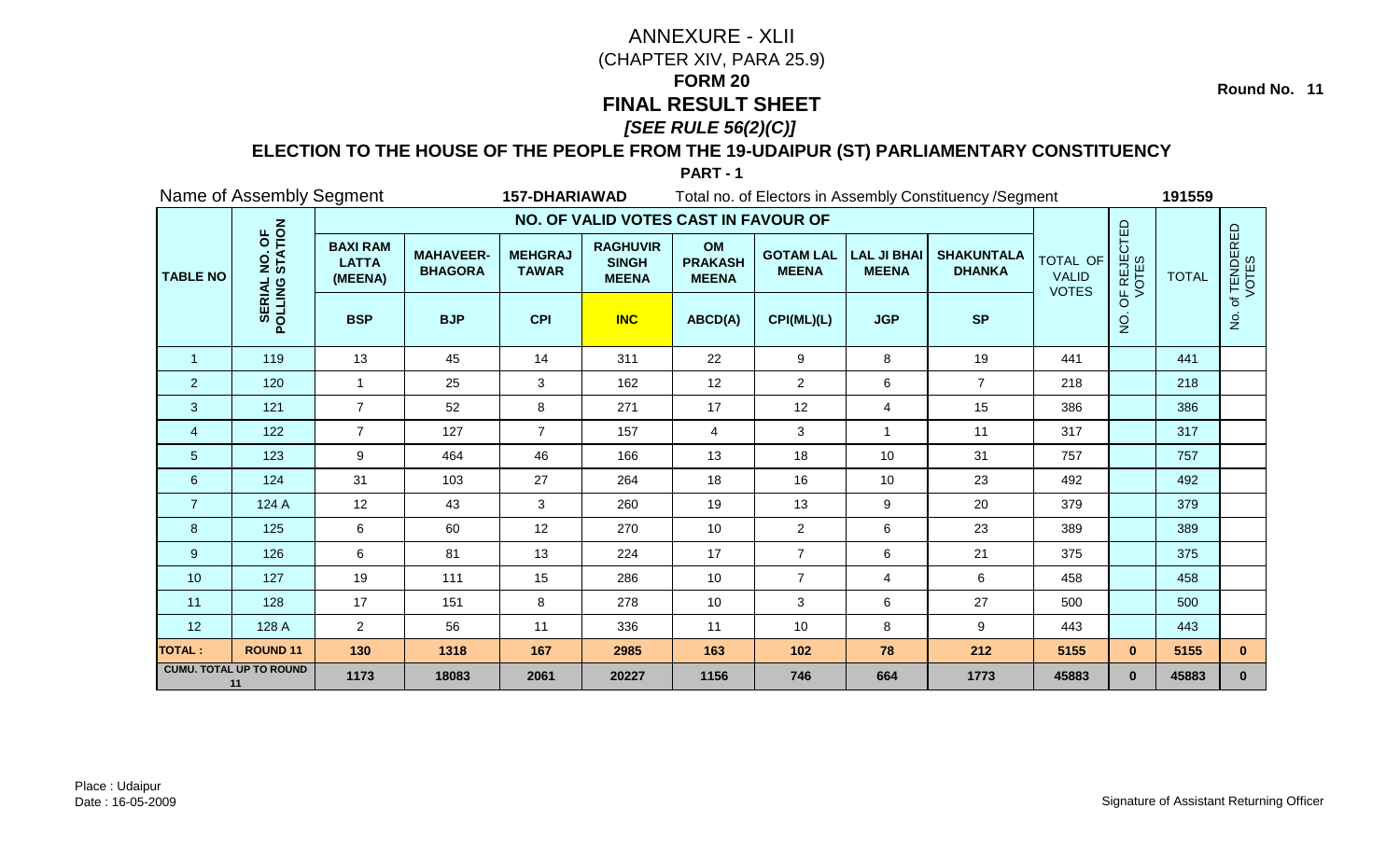**Round No. 12**

### **ELECTION TO THE HOUSE OF THE PEOPLE FROM THE 19-UDAIPUR (ST) PARLIAMENTARY CONSTITUENCY**

|                 | Name of Assembly Segment             |                                            |                                    | <b>157-DHARIAWAD</b>           |                                                 |                                      |                                  |                                    | Total no. of Electors in Assembly Constituency / Segment |                                                 |                      | 191559       |                      |
|-----------------|--------------------------------------|--------------------------------------------|------------------------------------|--------------------------------|-------------------------------------------------|--------------------------------------|----------------------------------|------------------------------------|----------------------------------------------------------|-------------------------------------------------|----------------------|--------------|----------------------|
|                 |                                      |                                            |                                    |                                | NO. OF VALID VOTES CAST IN FAVOUR OF            |                                      |                                  |                                    |                                                          |                                                 |                      |              |                      |
| <b>TABLE NO</b> | NO. OF<br>STATION                    | <b>BAXI RAM</b><br><b>LATTA</b><br>(MEENA) | <b>MAHAVEER-</b><br><b>BHAGORA</b> | <b>MEHGRAJ</b><br><b>TAWAR</b> | <b>RAGHUVIR</b><br><b>SINGH</b><br><b>MEENA</b> | OM<br><b>PRAKASH</b><br><b>MEENA</b> | <b>GOTAM LAL</b><br><b>MEENA</b> | <b>LAL JI BHAI</b><br><b>MEENA</b> | <b>SHAKUNTALA</b><br><b>DHANKA</b>                       | <b>TOTAL OF</b><br><b>VALID</b><br><b>VOTES</b> | OF REJECTED<br>VOTES | <b>TOTAL</b> | of TENDERED<br>VOTES |
|                 | <b>POLLING</b><br><b>SERIA</b>       | <b>BSP</b>                                 | <b>BJP</b>                         | <b>CPI</b>                     | <b>INC</b>                                      | ABCD(A)                              | CPI(ML)(L)                       | <b>JGP</b>                         | <b>SP</b>                                                |                                                 | $\overline{2}$       |              | $\dot{z}$            |
| $\mathbf{1}$    | 129                                  | 6                                          | 194                                | 14                             | 136                                             | 6                                    | 3                                | $\overline{2}$                     | 6                                                        | 367                                             |                      | 367          |                      |
| $\overline{2}$  | 130                                  | 8                                          | 118                                | 33                             | 201                                             | 19                                   | 6                                | 5                                  | 29                                                       | 419                                             |                      | 419          |                      |
| $\mathbf{3}$    | 131                                  | 23                                         | 275                                | 23                             | 256                                             | 10                                   | 12                               | 9                                  | 40                                                       | 648                                             |                      | 648          |                      |
| 4               | 132                                  | 8                                          | 260                                | 44                             | 151                                             | 9                                    | $\mathbf{3}$                     | 5                                  | 13                                                       | 493                                             |                      | 493          |                      |
| 5               | 133                                  | 11                                         | 114                                | 18                             | 208                                             | 6                                    | 5                                | 5                                  | 20                                                       | 387                                             |                      | 387          |                      |
| 6               | 134                                  | 15                                         | 25                                 | 13                             | 383                                             | 13                                   | 5                                | 4                                  | 18                                                       | 476                                             |                      | 476          |                      |
| $\overline{7}$  | 135                                  | 3                                          | 30                                 | 13                             | 125                                             | $\overline{4}$                       | 3                                | 5                                  | 9                                                        | 192                                             |                      | 192          |                      |
| 8               | 136                                  | 6                                          | 139                                | 17                             | 31                                              | 4                                    | 3                                | $\mathbf{1}$                       | 11                                                       | 212                                             |                      | 212          |                      |
| 9               | 137                                  | 8                                          | 21                                 | 6                              | 247                                             | $\overline{2}$                       | 4                                | 3                                  | 6                                                        | 297                                             |                      | 297          |                      |
| 10              | 138                                  | 29                                         | 446                                | 24                             | 120                                             | $\overline{7}$                       | 5                                | 8                                  | 19                                                       | 658                                             |                      | 658          |                      |
| 11              | 139                                  | 36                                         | 160                                | 60                             | 317                                             | 13                                   | 11                               | 10                                 | 34                                                       | 641                                             |                      | 641          |                      |
| 12              | 140                                  | $\overline{7}$                             | 257                                | 29                             | 173                                             | 13                                   | $\overline{c}$                   | 6                                  | 17                                                       | 504                                             |                      | 504          |                      |
| <b>TOTAL:</b>   | <b>ROUND 12</b>                      | 160                                        | 2039                               | 294                            | 2348                                            | 106                                  | 62                               | 63                                 | 222                                                      | 5294                                            | $\mathbf{0}$         | 5294         | $\mathbf{0}$         |
|                 | <b>CUMU. TOTAL UP TO ROUND</b><br>12 | 1333                                       | 20122                              | 2355                           | 22575                                           | 1262                                 | 808                              | 727                                | 1995                                                     | 51177                                           | $\mathbf{0}$         | 51177        | $\mathbf{0}$         |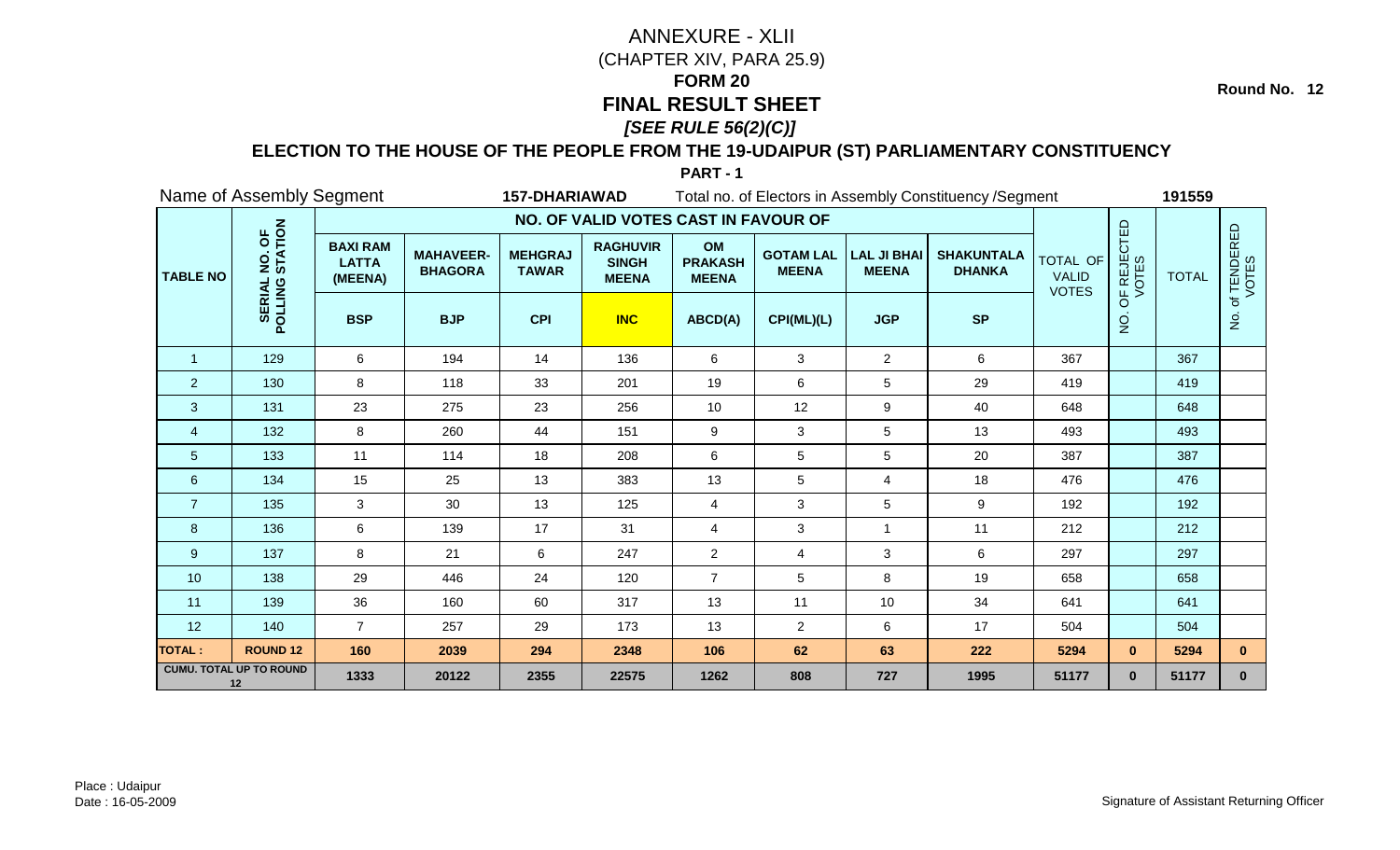**Round No. 13**

#### **ELECTION TO THE HOUSE OF THE PEOPLE FROM THE 19-UDAIPUR (ST) PARLIAMENTARY CONSTITUENCY**

| Name of Assembly Segment<br><b>157-DHARIAWAD</b> |                                      |                                            |                                    |                                |                                                 | Total no. of Electors in Assembly Constituency / Segment |                                  |                                    |                                    |                                                 |                      | 191559       |                      |  |
|--------------------------------------------------|--------------------------------------|--------------------------------------------|------------------------------------|--------------------------------|-------------------------------------------------|----------------------------------------------------------|----------------------------------|------------------------------------|------------------------------------|-------------------------------------------------|----------------------|--------------|----------------------|--|
|                                                  |                                      |                                            |                                    |                                | NO. OF VALID VOTES CAST IN FAVOUR OF            |                                                          |                                  |                                    |                                    |                                                 |                      |              |                      |  |
| <b>TABLE NO</b>                                  | NO. OF<br>STATION                    | <b>BAXI RAM</b><br><b>LATTA</b><br>(MEENA) | <b>MAHAVEER-</b><br><b>BHAGORA</b> | <b>MEHGRAJ</b><br><b>TAWAR</b> | <b>RAGHUVIR</b><br><b>SINGH</b><br><b>MEENA</b> | OM<br><b>PRAKASH</b><br><b>MEENA</b>                     | <b>GOTAM LAL</b><br><b>MEENA</b> | <b>LAL JI BHAI</b><br><b>MEENA</b> | <b>SHAKUNTALA</b><br><b>DHANKA</b> | <b>TOTAL OF</b><br><b>VALID</b><br><b>VOTES</b> | OF REJECTED<br>VOTES | <b>TOTAL</b> | of TENDERED<br>VOTES |  |
|                                                  | POLLING                              | <b>BSP</b>                                 | <b>BJP</b>                         | <b>CPI</b>                     | <b>INC</b>                                      | ABCD(A)                                                  | CPI(ML)(L)                       | <b>JGP</b>                         | <b>SP</b>                          |                                                 | $\dot{Q}$            |              | $\frac{1}{2}$        |  |
| $\mathbf{1}$                                     | 141                                  | $\overline{4}$                             | 17                                 | 10 <sup>°</sup>                | 168                                             | 8                                                        | $\overline{7}$                   | $\mathbf 0$                        | 8                                  | 222                                             |                      | 222          |                      |  |
| $\overline{2}$                                   | 142                                  | 11                                         | 38                                 | 9                              | 289                                             | 15                                                       | $\overline{7}$                   | 10                                 | 40                                 | 419                                             |                      | 419          |                      |  |
| 3                                                | 143                                  | $\overline{2}$                             | 5                                  | 3                              | 103                                             | 5                                                        | $\mathbf{1}$                     | $\mathbf{1}$                       | 6                                  | 126                                             |                      | 126          |                      |  |
| 4                                                | 144                                  | 14                                         | 76                                 | 10                             | 361                                             | 15                                                       | 6                                | 5                                  | 32                                 | 519                                             |                      | 519          |                      |  |
| 5                                                | 145                                  | 9                                          | 45                                 | 8                              | 136                                             | 3                                                        | 9                                | 3                                  | $\overline{4}$                     | 217                                             |                      | 217          |                      |  |
| $\boldsymbol{6}$                                 | 146                                  | 6                                          | 30                                 | 6                              | 189                                             | $\overline{7}$                                           | 4                                | 3                                  | 14                                 | 259                                             |                      | 259          |                      |  |
| $\overline{7}$                                   | 147                                  | 12                                         | 109                                | 18                             | 172                                             | 11                                                       | 5                                | 3                                  | 15                                 | 345                                             |                      | 345          |                      |  |
| 8                                                | 148                                  | 6                                          | 70                                 | 16                             | 95                                              | $\overline{4}$                                           | 5                                | 4                                  | 12                                 | 212                                             |                      | 212          |                      |  |
| 9                                                | 149                                  | 8                                          | 111                                | 12                             | 138                                             | $\sqrt{5}$                                               | 16                               | 3                                  | 21                                 | 314                                             |                      | 314          |                      |  |
| 10                                               | 150                                  | $\overline{2}$                             | 86                                 | 3                              | 204                                             | 4                                                        | $\overline{c}$                   | 0                                  | $\overline{4}$                     | 305                                             |                      | 305          |                      |  |
| 11                                               | 151                                  | 5                                          | 129                                | 13                             | 148                                             | 8                                                        | $\overline{c}$                   | 3                                  | $\overline{7}$                     | 315                                             |                      | 315          |                      |  |
| 12                                               | 152                                  | 10                                         | 84                                 | 12                             | 173                                             | 10                                                       | 4                                | $\overline{2}$                     | 13                                 | 308                                             |                      | 308          |                      |  |
| <b>TOTAL:</b>                                    | <b>ROUND 13</b>                      | 89                                         | 800                                | 120                            | 2176                                            | 95                                                       | 68                               | 37                                 | 176                                | 3561                                            | $\mathbf{0}$         | 3561         | $\mathbf{0}$         |  |
|                                                  | <b>CUMU. TOTAL UP TO ROUND</b><br>13 | 1422                                       | 20922                              | 2475                           | 24751                                           | 1357                                                     | 876                              | 764                                | 2171                               | 54738                                           | $\mathbf{0}$         | 54738        | $\mathbf 0$          |  |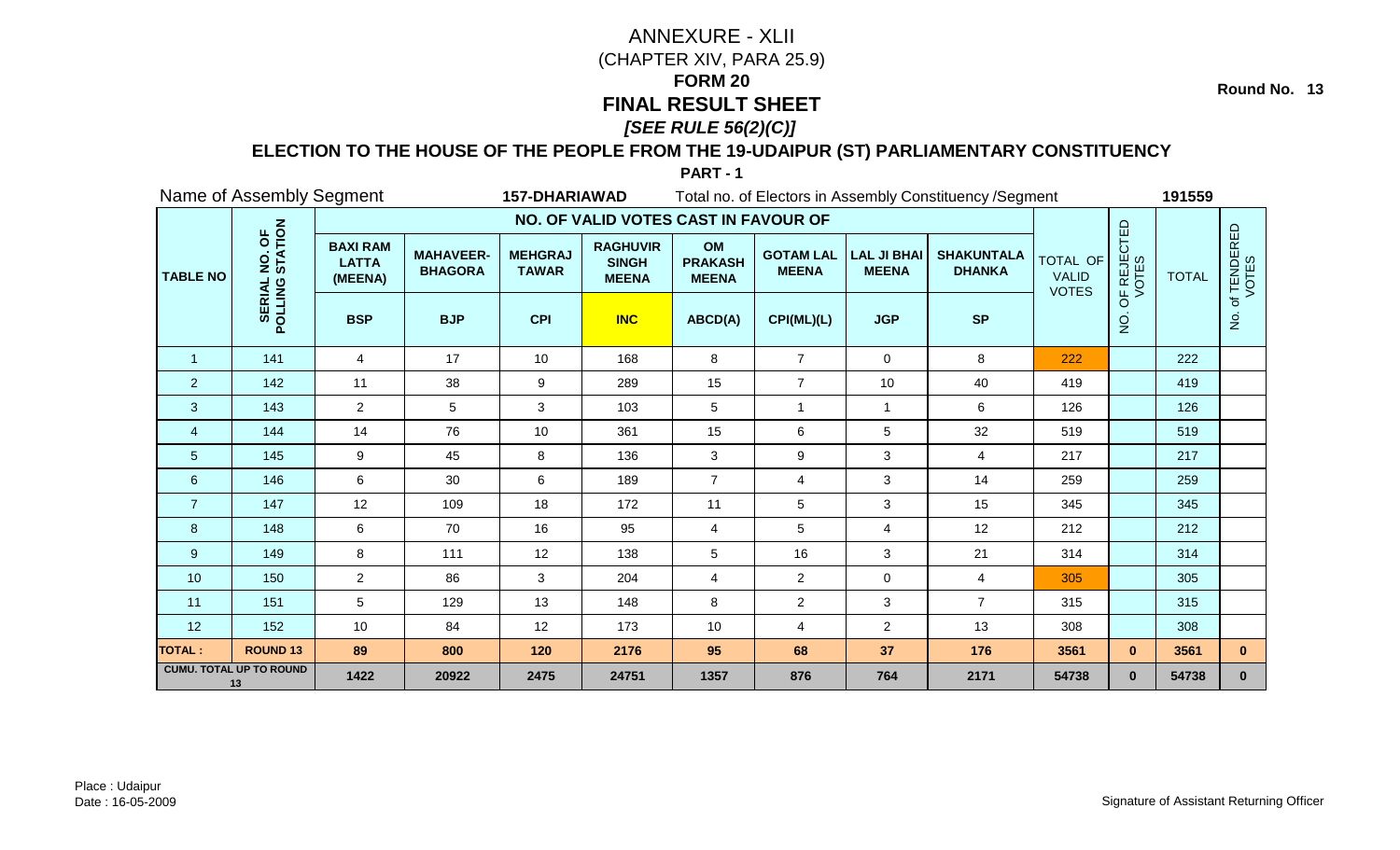**Round No. 14**

### **ELECTION TO THE HOUSE OF THE PEOPLE FROM THE 19-UDAIPUR (ST) PARLIAMENTARY CONSTITUENCY**

|                 | Name of Assembly Segment<br><b>157-DHARIAWAD</b> |                                            |                                    |                                |                                                 |                                      | Total no. of Electors in Assembly Constituency / Segment |                                    |                                    | 191559                                          |                      |              |                      |
|-----------------|--------------------------------------------------|--------------------------------------------|------------------------------------|--------------------------------|-------------------------------------------------|--------------------------------------|----------------------------------------------------------|------------------------------------|------------------------------------|-------------------------------------------------|----------------------|--------------|----------------------|
|                 |                                                  |                                            |                                    |                                | NO. OF VALID VOTES CAST IN FAVOUR OF            |                                      |                                                          |                                    |                                    |                                                 |                      |              |                      |
| <b>TABLE NO</b> | NO. OF<br>STATION                                | <b>BAXI RAM</b><br><b>LATTA</b><br>(MEENA) | <b>MAHAVEER-</b><br><b>BHAGORA</b> | <b>MEHGRAJ</b><br><b>TAWAR</b> | <b>RAGHUVIR</b><br><b>SINGH</b><br><b>MEENA</b> | OM<br><b>PRAKASH</b><br><b>MEENA</b> | <b>GOTAM LAL</b><br><b>MEENA</b>                         | <b>LAL JI BHAI</b><br><b>MEENA</b> | <b>SHAKUNTALA</b><br><b>DHANKA</b> | <b>TOTAL OF</b><br><b>VALID</b><br><b>VOTES</b> | OF REJECTED<br>VOTES | <b>TOTAL</b> | of TENDERED<br>VOTES |
|                 | POLLING                                          | <b>BSP</b>                                 | <b>BJP</b>                         | <b>CPI</b>                     | <b>INC</b>                                      | ABCD(A)                              | CPI(ML)(L)                                               | <b>JGP</b>                         | <b>SP</b>                          |                                                 | $\overline{5}$       |              | $\dot{z}$            |
| $\mathbf{1}$    | 153                                              | 4                                          | 56                                 | $\overline{7}$                 | 143                                             | 8                                    | 8                                                        | 4                                  | 4                                  | 234                                             |                      | 234          |                      |
| $\overline{2}$  | 154                                              | 6                                          | 43                                 | 6                              | 126                                             | 11                                   | $\overline{2}$                                           | 3                                  | 6                                  | 203                                             |                      | 203          |                      |
| $\mathbf{3}$    | 155                                              | $\overline{7}$                             | 82                                 | 8                              | 34                                              | $\mathbf{3}$                         | $\overline{2}$                                           | 11                                 | $\bf 8$                            | 155                                             |                      | 155          |                      |
| $\overline{4}$  | 156                                              | 3                                          | 120                                | 10                             | 184                                             | 11                                   | 4                                                        | 4                                  | 11                                 | 347                                             |                      | 347          |                      |
| 5               | 157                                              | $\overline{2}$                             | 53                                 | 12                             | 97                                              | 13                                   | 3                                                        | 9                                  | 12                                 | 201                                             |                      | 201          |                      |
| 6               | 158                                              | 9                                          | 24                                 | 6                              | 284                                             | 10                                   | 5                                                        | 6                                  | 12                                 | 356                                             |                      | 356          |                      |
| $\overline{7}$  | 159                                              | 3                                          | 105                                | $\overline{7}$                 | 88                                              | $\mathbf{3}$                         | 3                                                        | $\mathbf{1}$                       | 4                                  | 214                                             |                      | 214          |                      |
| 8               | 160                                              | $\overline{2}$                             | 71                                 | 9                              | 118                                             | 6                                    | $\overline{2}$                                           | -1                                 | $5\phantom{.0}$                    | 214                                             |                      | 214          |                      |
| 9               | 161                                              | $\overline{2}$                             | 41                                 | 9                              | 118                                             | $\overline{2}$                       | 3                                                        | 3                                  | 6                                  | 184                                             |                      | 184          |                      |
| 10              | 162                                              | 11                                         | 126                                | 24                             | 312                                             | 5                                    | $\overline{7}$                                           | 9                                  | 20                                 | 514                                             |                      | 514          |                      |
| 11              | 163                                              | 5                                          | 121                                | 16                             | 249                                             | 15                                   | 6                                                        | 8                                  | 10                                 | 430                                             |                      | 430          |                      |
| 12              | 164                                              | 17                                         | 79                                 | 11                             | 253                                             | 17                                   | $\overline{2}$                                           | 8                                  | 17                                 | 404                                             |                      | 404          |                      |
| <b>TOTAL:</b>   | <b>ROUND 14</b>                                  | 71                                         | 921                                | 125                            | 2006                                            | 104                                  | 47                                                       | 67                                 | 115                                | 3456                                            | $\mathbf{0}$         | 3456         | $\mathbf{0}$         |
|                 | <b>CUMU. TOTAL UP TO ROUND</b><br>14             | 1493                                       | 21843                              | 2600                           | 26757                                           | 1461                                 | 923                                                      | 831                                | 2286                               | 58194                                           | $\mathbf{0}$         | 58194        | $\mathbf 0$          |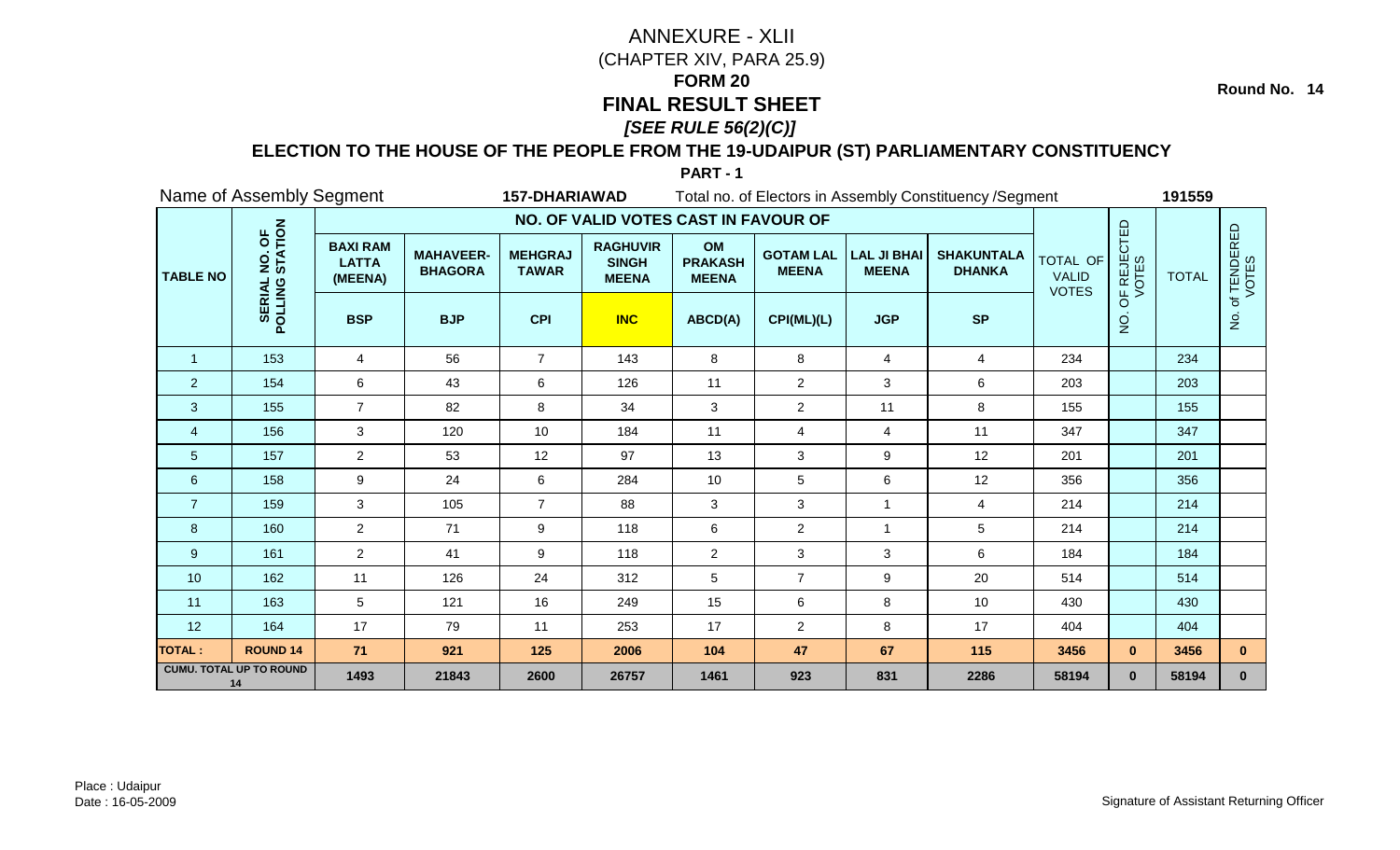**Round No. 15**

#### **ELECTION TO THE HOUSE OF THE PEOPLE FROM THE 19-UDAIPUR (ST) PARLIAMENTARY CONSTITUENCY**

| Name of Assembly Segment<br>Total no. of Electors in Assembly Constituency / Segment<br><b>157-DHARIAWAD</b> |                                      |                                            |                                    |                                |                                                 |                                      |                                  |                                    |                                    | 191559                                          |                      |              |                      |
|--------------------------------------------------------------------------------------------------------------|--------------------------------------|--------------------------------------------|------------------------------------|--------------------------------|-------------------------------------------------|--------------------------------------|----------------------------------|------------------------------------|------------------------------------|-------------------------------------------------|----------------------|--------------|----------------------|
|                                                                                                              |                                      |                                            |                                    |                                | NO. OF VALID VOTES CAST IN FAVOUR OF            |                                      |                                  |                                    |                                    |                                                 |                      |              |                      |
| <b>TABLE NO</b>                                                                                              | NO. OF<br>STATION                    | <b>BAXI RAM</b><br><b>LATTA</b><br>(MEENA) | <b>MAHAVEER-</b><br><b>BHAGORA</b> | <b>MEHGRAJ</b><br><b>TAWAR</b> | <b>RAGHUVIR</b><br><b>SINGH</b><br><b>MEENA</b> | OM<br><b>PRAKASH</b><br><b>MEENA</b> | <b>GOTAM LAL</b><br><b>MEENA</b> | <b>LAL JI BHAI</b><br><b>MEENA</b> | <b>SHAKUNTALA</b><br><b>DHANKA</b> | <b>TOTAL OF</b><br><b>VALID</b><br><b>VOTES</b> | OF REJECTED<br>VOTES | <b>TOTAL</b> | of TENDERED<br>VOTES |
|                                                                                                              | <b>POLLING</b><br><b>SERIA</b>       | <b>BSP</b>                                 | <b>BJP</b>                         | <b>CPI</b>                     | <b>INC</b>                                      | ABCD(A)                              | CPI(ML)(L)                       | <b>JGP</b>                         | <b>SP</b>                          |                                                 | $\frac{1}{2}$        |              | $\dot{z}$            |
| $\mathbf{1}$                                                                                                 | 165                                  | $\overline{4}$                             | 6                                  | 17                             | 284                                             | 15                                   | 4                                | 5                                  | $\overline{7}$                     | 342                                             |                      | 342          |                      |
| $\overline{2}$                                                                                               | 166                                  | 6                                          | 17                                 | $\overline{7}$                 | 326                                             | 15                                   | 10                               | 6                                  | 18                                 | 405                                             |                      | 405          |                      |
| $\mathbf{3}$                                                                                                 | 167                                  | 6                                          | 124                                | 16                             | 295                                             | 15                                   | 13                               | 6                                  | 26                                 | 501                                             |                      | 501          |                      |
| 4                                                                                                            | 168                                  | 17                                         | 156                                | 27                             | 156                                             | 17                                   | $\overline{7}$                   | $\boldsymbol{9}$                   | 31                                 | 420                                             |                      | 420          |                      |
| 5                                                                                                            | 169                                  | $\overline{4}$                             | 51                                 | 19                             | 135                                             | $\overline{7}$                       | 24                               | $\overline{2}$                     | 21                                 | 263                                             |                      | 263          |                      |
| 6                                                                                                            | 170                                  | 8                                          | 84                                 | 18                             | 314                                             | 25                                   | 37                               | 12                                 | 31                                 | 529                                             |                      | 529          |                      |
| $\overline{7}$                                                                                               | 171                                  | $\overline{2}$                             | 117                                | 11                             | 163                                             | $\overline{7}$                       | $\overline{2}$                   | 4                                  | 11                                 | 317                                             |                      | 317          |                      |
| 8                                                                                                            | 172                                  | $\bf 8$                                    | 93                                 | 16                             | 157                                             | 11                                   | 5                                | 3                                  | 23                                 | 316                                             |                      | 316          |                      |
| $9\,$                                                                                                        | 173                                  | $\overline{2}$                             | 152                                | 20                             | 138                                             | 8                                    | $\mathbf{1}$                     | $\mathbf 0$                        | 8                                  | 329                                             |                      | 329          |                      |
| 10                                                                                                           | 174                                  | 17                                         | 265                                | 31                             | 51                                              | 5                                    | 5                                | 9                                  | 30                                 | 413                                             |                      | 413          |                      |
| 11                                                                                                           | 175                                  | 6                                          | 154                                | 24                             | 111                                             | 13                                   | 8                                | $\overline{7}$                     | 24                                 | 347                                             |                      | 347          |                      |
| 12                                                                                                           | 176                                  | 9                                          | 183                                | 13                             | 251                                             | 10                                   | 3                                | 5                                  | 18                                 | 492                                             |                      | 492          |                      |
| <b>TOTAL:</b>                                                                                                | <b>ROUND 15</b>                      | 89                                         | 1402                               | 219                            | 2381                                            | 148                                  | 119                              | 68                                 | 248                                | 4674                                            | $\mathbf{0}$         | 4674         | $\mathbf{0}$         |
|                                                                                                              | <b>CUMU. TOTAL UP TO ROUND</b><br>15 | 1582                                       | 23245                              | 2819                           | 29138                                           | 1609                                 | 1042                             | 899                                | 2534                               | 62868                                           | $\mathbf{0}$         | 62868        | $\mathbf{0}$         |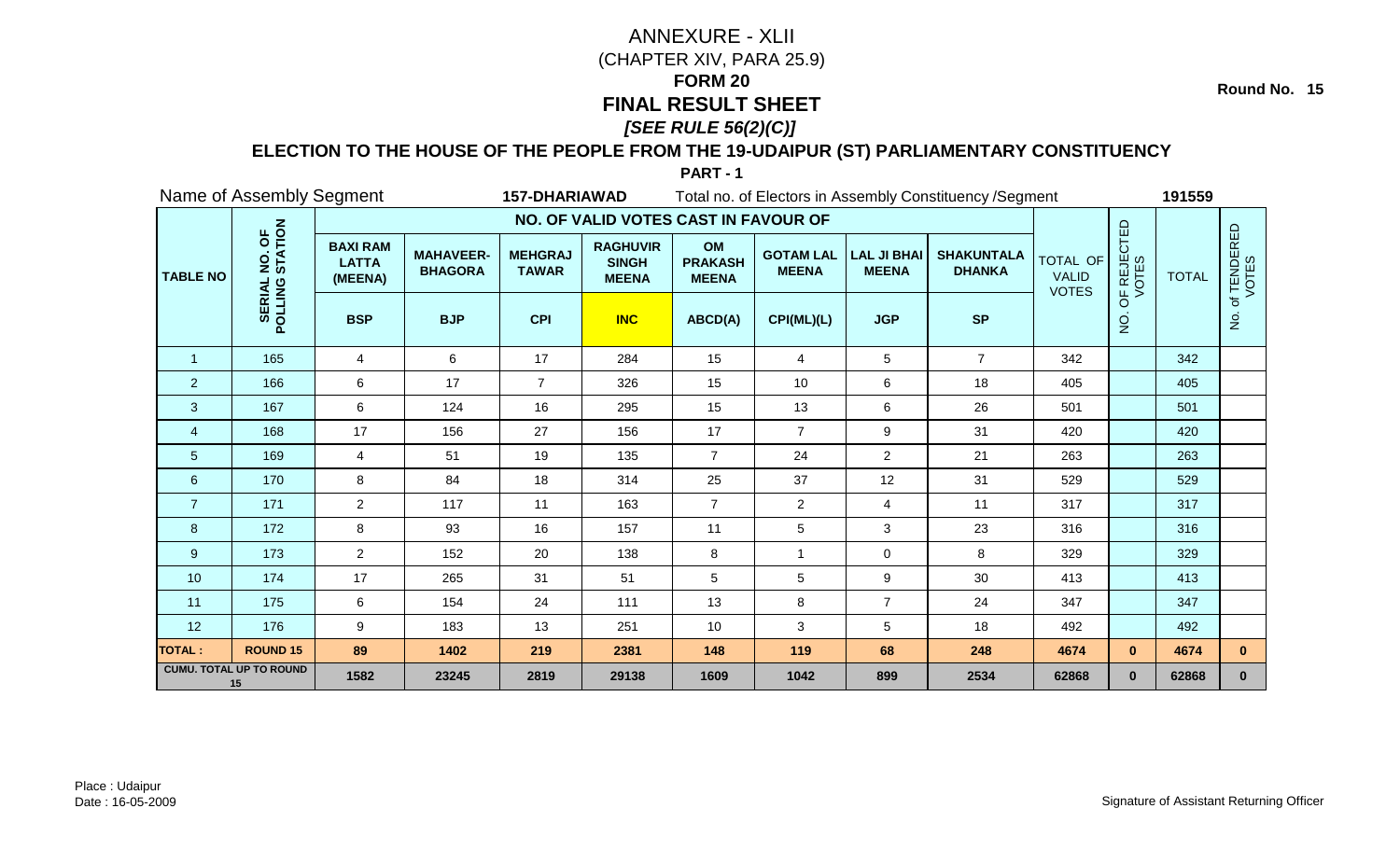**Round No. 16**

### **ELECTION TO THE HOUSE OF THE PEOPLE FROM THE 19-UDAIPUR (ST) PARLIAMENTARY CONSTITUENCY**

| Name of Assembly Segment<br><b>157-DHARIAWAD</b> |                                      |                                            |                                    |                                |                                                 |                                      | Total no. of Electors in Assembly Constituency / Segment |                                    |                                    |                                                 |                      | 191559       |                      |
|--------------------------------------------------|--------------------------------------|--------------------------------------------|------------------------------------|--------------------------------|-------------------------------------------------|--------------------------------------|----------------------------------------------------------|------------------------------------|------------------------------------|-------------------------------------------------|----------------------|--------------|----------------------|
|                                                  |                                      |                                            |                                    |                                | NO. OF VALID VOTES CAST IN FAVOUR OF            |                                      |                                                          |                                    |                                    |                                                 |                      |              |                      |
| <b>TABLE NO</b>                                  | NO. OF<br>STATION                    | <b>BAXI RAM</b><br><b>LATTA</b><br>(MEENA) | <b>MAHAVEER-</b><br><b>BHAGORA</b> | <b>MEHGRAJ</b><br><b>TAWAR</b> | <b>RAGHUVIR</b><br><b>SINGH</b><br><b>MEENA</b> | OM<br><b>PRAKASH</b><br><b>MEENA</b> | <b>GOTAM LAL</b><br><b>MEENA</b>                         | <b>LAL JI BHAI</b><br><b>MEENA</b> | <b>SHAKUNTALA</b><br><b>DHANKA</b> | <b>TOTAL OF</b><br><b>VALID</b><br><b>VOTES</b> | OF REJECTED<br>VOTES | <b>TOTAL</b> | of TENDERED<br>VOTES |
|                                                  | <b>POLLING</b><br><b>SERIA</b>       | <b>BSP</b>                                 | <b>BJP</b>                         | <b>CPI</b>                     | <b>INC</b>                                      | ABCD(A)                              | CPI(ML)(L)                                               | <b>JGP</b>                         | <b>SP</b>                          |                                                 | $\overline{2}$       |              | $\dot{z}$            |
| $\mathbf{1}$                                     | 177                                  | $\overline{4}$                             | 96                                 | 14                             | 97                                              | $\overline{4}$                       | $\overline{\mathbf{1}}$                                  | $\overline{4}$                     | 9                                  | 229                                             |                      | 229          |                      |
| $\overline{2}$                                   | 178                                  | 5                                          | 71                                 | 53                             | 56                                              | 13                                   | 4                                                        | 6                                  | 20                                 | 228                                             |                      | 228          |                      |
| $\mathbf{3}$                                     | 179                                  | $\overline{7}$                             | 190                                | 22                             | 112                                             | 8                                    | $\overline{7}$                                           | 6                                  | 32                                 | 384                                             |                      | 384          |                      |
| 4                                                | 180                                  | 13                                         | 202                                | 23                             | 224                                             | 14                                   | $\overline{7}$                                           | 11                                 | 20                                 | 514                                             |                      | 514          |                      |
| 5                                                | 181                                  | 30                                         | 75                                 | 23                             | 335                                             | 14                                   | 11                                                       | 4                                  | 16                                 | 508                                             |                      | 508          |                      |
| 6                                                | 182                                  | 8                                          | 104                                | 15                             | 223                                             | 10                                   | $\overline{7}$                                           | 3                                  | 8                                  | 378                                             |                      | 378          |                      |
| $\overline{7}$                                   | 183                                  | $\overline{7}$                             | 85                                 | 9                              | 256                                             | 14                                   | $\overline{1}$                                           | 3                                  | 12                                 | 387                                             |                      | 387          |                      |
| 8                                                | 184                                  | 30                                         | 303                                | 33                             | 254                                             | 13                                   | 9                                                        | 12                                 | 22                                 | 676                                             |                      | 676          |                      |
| 9                                                | 185                                  | 16                                         | 207                                | 24                             | 246                                             | 30                                   | 11                                                       | 20                                 | 55                                 | 609                                             |                      | 609          |                      |
| 10                                               | 186                                  | 15                                         | 71                                 | 17                             | 226                                             | 11                                   | 8                                                        | $\overline{7}$                     | 37                                 | 392                                             |                      | 392          |                      |
| 11                                               | 187                                  | 14                                         | 44                                 | 9                              | 256                                             | 15                                   | 34                                                       | 11                                 | 29                                 | 412                                             |                      | 412          |                      |
| 12                                               | 188                                  | 19                                         | 75                                 | 25                             | 329                                             | 26                                   | 17                                                       | 8                                  | 27                                 | 526                                             |                      | 526          | $\mathbf 0$          |
| <b>TOTAL:</b>                                    | <b>ROUND 16</b>                      | 168                                        | 1523                               | 267                            | 2614                                            | 172                                  | 117                                                      | 95                                 | 287                                | 5243                                            | $\mathbf{0}$         | 5243         | $\mathbf{0}$         |
|                                                  | <b>CUMU. TOTAL UP TO ROUND</b><br>16 | 1750                                       | 24768                              | 3086                           | 31752                                           | 1781                                 | 1159                                                     | 994                                | 2821                               | 68111                                           | $\mathbf{0}$         | 68111        | $\mathbf{0}$         |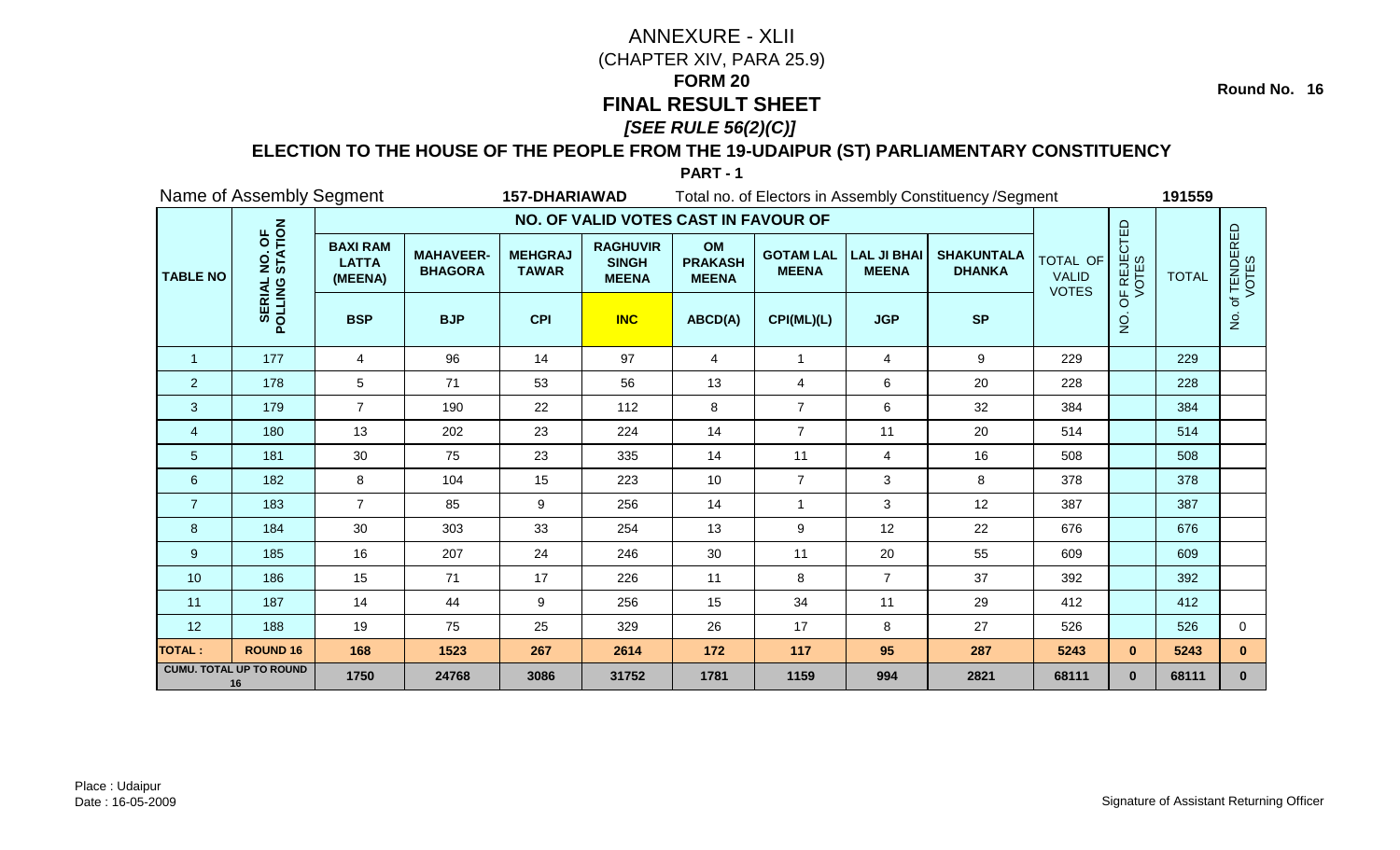**Round No. 17**

#### **ELECTION TO THE HOUSE OF THE PEOPLE FROM THE 19-UDAIPUR (ST) PARLIAMENTARY CONSTITUENCY**

| Name of Assembly Segment<br><b>157-DHARIAWAD</b><br>Total no. of Electors in Assembly Constituency / Segment |                                      |                                            |                                    |                                |                                                 |                                      |                                  |                                    |                                    |                                                 | 191559               |              |                      |
|--------------------------------------------------------------------------------------------------------------|--------------------------------------|--------------------------------------------|------------------------------------|--------------------------------|-------------------------------------------------|--------------------------------------|----------------------------------|------------------------------------|------------------------------------|-------------------------------------------------|----------------------|--------------|----------------------|
|                                                                                                              |                                      |                                            |                                    |                                | NO. OF VALID VOTES CAST IN FAVOUR OF            |                                      |                                  |                                    |                                    |                                                 |                      |              |                      |
| <b>TABLE NO</b>                                                                                              | NO. OF<br>STATION                    | <b>BAXI RAM</b><br><b>LATTA</b><br>(MEENA) | <b>MAHAVEER-</b><br><b>BHAGORA</b> | <b>MEHGRAJ</b><br><b>TAWAR</b> | <b>RAGHUVIR</b><br><b>SINGH</b><br><b>MEENA</b> | OM<br><b>PRAKASH</b><br><b>MEENA</b> | <b>GOTAM LAL</b><br><b>MEENA</b> | <b>LAL JI BHAI</b><br><b>MEENA</b> | <b>SHAKUNTALA</b><br><b>DHANKA</b> | <b>TOTAL OF</b><br><b>VALID</b><br><b>VOTES</b> | OF REJECTED<br>VOTES | <b>TOTAL</b> | of TENDERED<br>VOTES |
|                                                                                                              | POLLING                              | <b>BSP</b>                                 | <b>BJP</b>                         | <b>CPI</b>                     | <b>INC</b>                                      | ABCD(A)                              | CPI(ML)(L)                       | <b>JGP</b>                         | <b>SP</b>                          |                                                 | $\overline{Q}$       |              | $\dot{z}$            |
| $\mathbf{1}$                                                                                                 | 189                                  | 6                                          | 98                                 | 16                             | 163                                             | 10                                   | 12                               | 6                                  | 33                                 | 344                                             |                      | 344          |                      |
| $\overline{2}$                                                                                               | 190                                  | 11                                         | 61                                 | 15                             | 168                                             | 14                                   | 47                               | 11                                 | 23                                 | 350                                             |                      | 350          |                      |
| $\mathbf{3}$                                                                                                 | 191                                  | $\mathbf{3}$                               | 90                                 | 8                              | 197                                             | 16                                   | 9                                | 5                                  | 10                                 | 338                                             |                      | 338          |                      |
| $\overline{4}$                                                                                               | 192                                  | 12                                         | 145                                | 13                             | 171                                             | 8                                    | 3                                | 3                                  | 14                                 | 369                                             |                      | 369          |                      |
| $\overline{5}$                                                                                               | 193                                  | 8                                          | 153                                | 15                             | 208                                             | $\overline{7}$                       | 5                                | 5                                  | 22                                 | 423                                             |                      | 423          |                      |
| $6\phantom{1}6$                                                                                              | 194                                  | 11                                         | 132                                | 14                             | 213                                             | 20                                   | 9                                | 18                                 | 22                                 | 439                                             |                      | 439          |                      |
| $\overline{7}$                                                                                               | 195                                  | 18                                         | 22                                 | 5                              | 299                                             | 18                                   | 32                               | 4                                  | 10                                 | 408                                             |                      | 408          |                      |
| 8                                                                                                            | 196                                  | 19                                         | 35                                 | 13                             | 406                                             | 16                                   | 9                                | 10                                 | 26                                 | 534                                             |                      | 534          |                      |
| 9                                                                                                            | 197                                  | 6                                          | 63                                 | 8                              | 153                                             | 3                                    | $\overline{c}$                   | $\overline{2}$                     | $2^{\circ}$                        | 239                                             |                      | 239          |                      |
| 10                                                                                                           | 198                                  | $\overline{7}$                             | 102                                | 10                             | 236                                             | 10                                   | 16                               | 9                                  | 37                                 | 427                                             |                      | 427          |                      |
| 11                                                                                                           | 199                                  | 9                                          | 35                                 | 5                              | 222                                             | $\overline{4}$                       | $\overline{1}$                   | $\mathbf{1}$                       | 6                                  | 283                                             |                      | 283          |                      |
| 12                                                                                                           | 200                                  | 11                                         | 40                                 | 15                             | 443                                             | 20                                   | 9                                | 6                                  | 28                                 | 572                                             |                      | 572          |                      |
| <b>TOTAL:</b>                                                                                                | <b>ROUND 17</b>                      | 121                                        | 976                                | 137                            | 2879                                            | 146                                  | 154                              | 80                                 | 233                                | 4726                                            | $\mathbf{0}$         | 4726         | $\mathbf{0}$         |
|                                                                                                              | <b>CUMU. TOTAL UP TO ROUND</b><br>17 | 1871                                       | 25744                              | 3223                           | 34631                                           | 1927                                 | 1313                             | 1074                               | 3054                               | 72837                                           | $\mathbf{0}$         | 72837        | $\mathbf 0$          |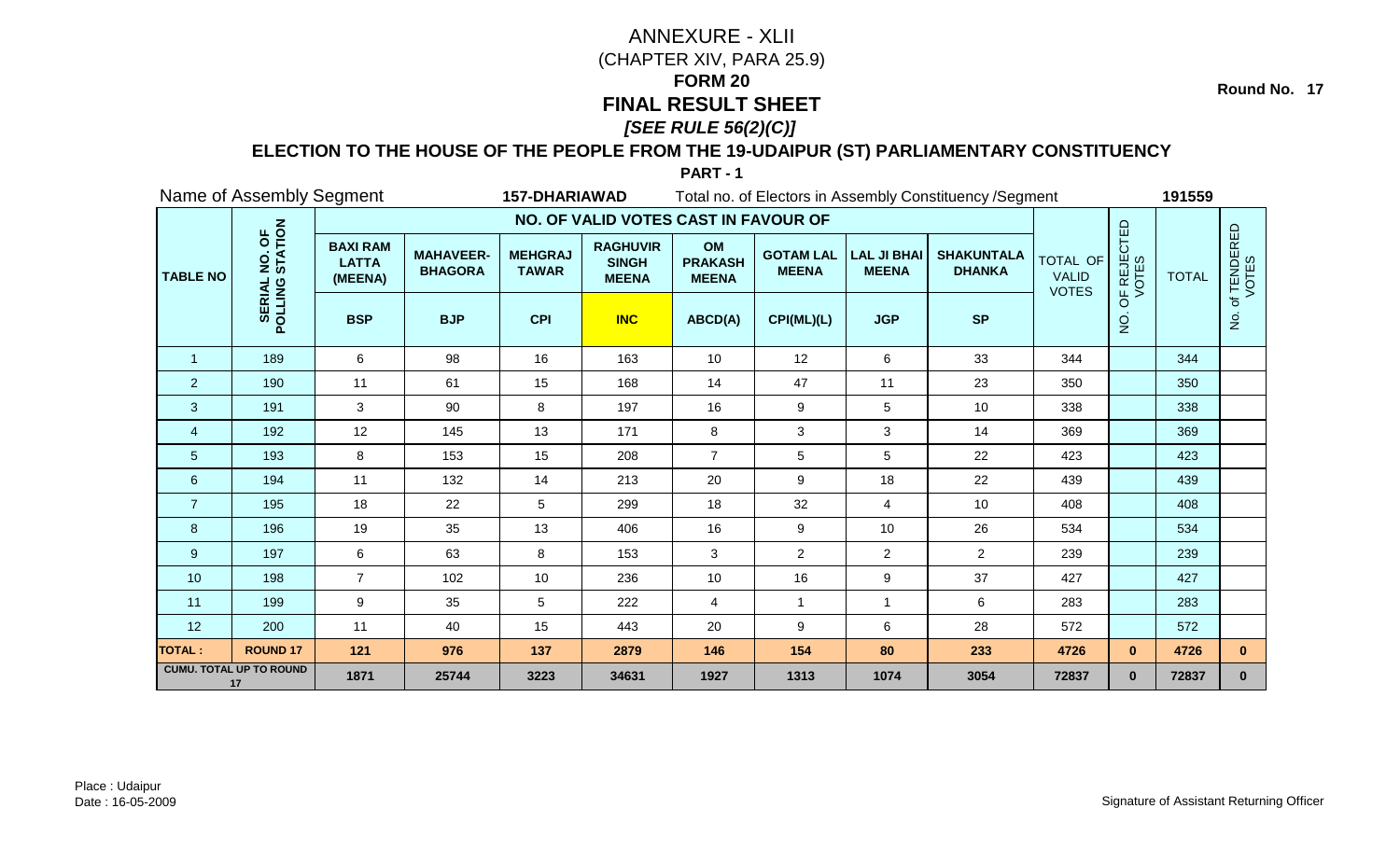**Round No. 18**

### **ELECTION TO THE HOUSE OF THE PEOPLE FROM THE 19-UDAIPUR (ST) PARLIAMENTARY CONSTITUENCY**

| Name of Assembly Segment<br>Total no. of Electors in Assembly Constituency / Segment<br><b>157-DHARIAWAD</b> |                                      |                                            |                                    |                                |                                                 |                                      |                                  |                                    |                                    |                                                 | 191559               |              |                      |
|--------------------------------------------------------------------------------------------------------------|--------------------------------------|--------------------------------------------|------------------------------------|--------------------------------|-------------------------------------------------|--------------------------------------|----------------------------------|------------------------------------|------------------------------------|-------------------------------------------------|----------------------|--------------|----------------------|
|                                                                                                              |                                      |                                            |                                    |                                | NO. OF VALID VOTES CAST IN FAVOUR OF            |                                      |                                  |                                    |                                    |                                                 |                      |              |                      |
| <b>TABLE NO</b>                                                                                              | NO. OF<br>STATION                    | <b>BAXI RAM</b><br><b>LATTA</b><br>(MEENA) | <b>MAHAVEER-</b><br><b>BHAGORA</b> | <b>MEHGRAJ</b><br><b>TAWAR</b> | <b>RAGHUVIR</b><br><b>SINGH</b><br><b>MEENA</b> | OM<br><b>PRAKASH</b><br><b>MEENA</b> | <b>GOTAM LAL</b><br><b>MEENA</b> | <b>LAL JI BHAI</b><br><b>MEENA</b> | <b>SHAKUNTALA</b><br><b>DHANKA</b> | <b>TOTAL OF</b><br><b>VALID</b><br><b>VOTES</b> | OF REJECTED<br>VOTES | <b>TOTAL</b> | of TENDERED<br>VOTES |
|                                                                                                              | <b>POLLING</b><br><b>SERIAI</b>      | <b>BSP</b>                                 | <b>BJP</b>                         | <b>CPI</b>                     | <b>INC</b>                                      | ABCD(A)                              | CPI(ML)(L)                       | <b>JGP</b>                         | <b>SP</b>                          |                                                 | $\frac{1}{2}$        |              | $\dot{z}$            |
| $\mathbf{1}$                                                                                                 | 201                                  | 9                                          | 47                                 | 10 <sup>1</sup>                | 152                                             | 6                                    | 3                                | $\overline{4}$                     | 30                                 | 261                                             |                      | 261          |                      |
| $\overline{2}$                                                                                               | 202                                  | 15                                         | 38                                 | 9                              | 365                                             | 22                                   | 5                                | 10                                 | 25                                 | 489                                             |                      | 489          |                      |
| 3                                                                                                            | 203                                  | 8                                          | 110                                | 13                             | 148                                             | 6                                    | 1                                | 3                                  | 9                                  | 298                                             |                      | 298          |                      |
| $\overline{4}$                                                                                               | 204                                  | 4                                          | 65                                 | $\overline{7}$                 | 170                                             | 14                                   | 3                                | 6                                  | $5\phantom{.0}$                    | 274                                             |                      | 274          |                      |
| 5                                                                                                            | 205                                  | $\overline{7}$                             | 266                                | 32                             | 109                                             | 10                                   | 6                                | 14                                 | 34                                 | 478                                             |                      | 478          |                      |
| 6                                                                                                            | 206                                  | 13                                         | 156                                | 45                             | 50                                              | 5                                    | $\overline{\mathbf{1}}$          | 3                                  | 17                                 | 290                                             |                      | 290          |                      |
| $\overline{7}$                                                                                               | 207                                  | 12                                         | 168                                | 18                             | 90                                              | 6                                    | 5                                | 4                                  | 6                                  | 309                                             |                      | 309          |                      |
| 8                                                                                                            | 208                                  | $\overline{7}$                             | 261                                | 25                             | 44                                              | 14                                   | $\overline{2}$                   | 8                                  | 12                                 | 373                                             |                      | 373          |                      |
| 9                                                                                                            | 209                                  | 14                                         | 79                                 | 20                             | 299                                             | 10                                   | 4                                | 3                                  | 22                                 | 451                                             |                      | 451          |                      |
| 10                                                                                                           | 210                                  | $\mathbf 0$                                | 133                                | 10                             | 173                                             | 8                                    | $\overline{2}$                   | $\mathsf{O}$                       | 18                                 | 344                                             |                      | 344          |                      |
| 11                                                                                                           | 211                                  | $\overline{2}$                             | 78                                 | 6                              | 120                                             | $\overline{1}$                       | 3                                | $\overline{a}$                     | $\overline{7}$                     | 219                                             |                      | 219          |                      |
| 12                                                                                                           | 212                                  | $\overline{2}$                             | 42                                 | 9                              | 99                                              | 3                                    | 4                                | 3                                  | $\sqrt{5}$                         | 167                                             |                      | 167          |                      |
| <b>TOTAL:</b>                                                                                                | <b>ROUND 18</b>                      | 93                                         | 1443                               | 204                            | 1819                                            | 105                                  | 39                               | 60                                 | 190                                | 3953                                            | $\mathbf{0}$         | 3953         | $\mathbf{0}$         |
|                                                                                                              | <b>CUMU. TOTAL UP TO ROUND</b><br>18 | 1964                                       | 27187                              | 3427                           | 36450                                           | 2032                                 | 1352                             | 1134                               | 3244                               | 76790                                           | $\mathbf{0}$         | 76790        | $\mathbf 0$          |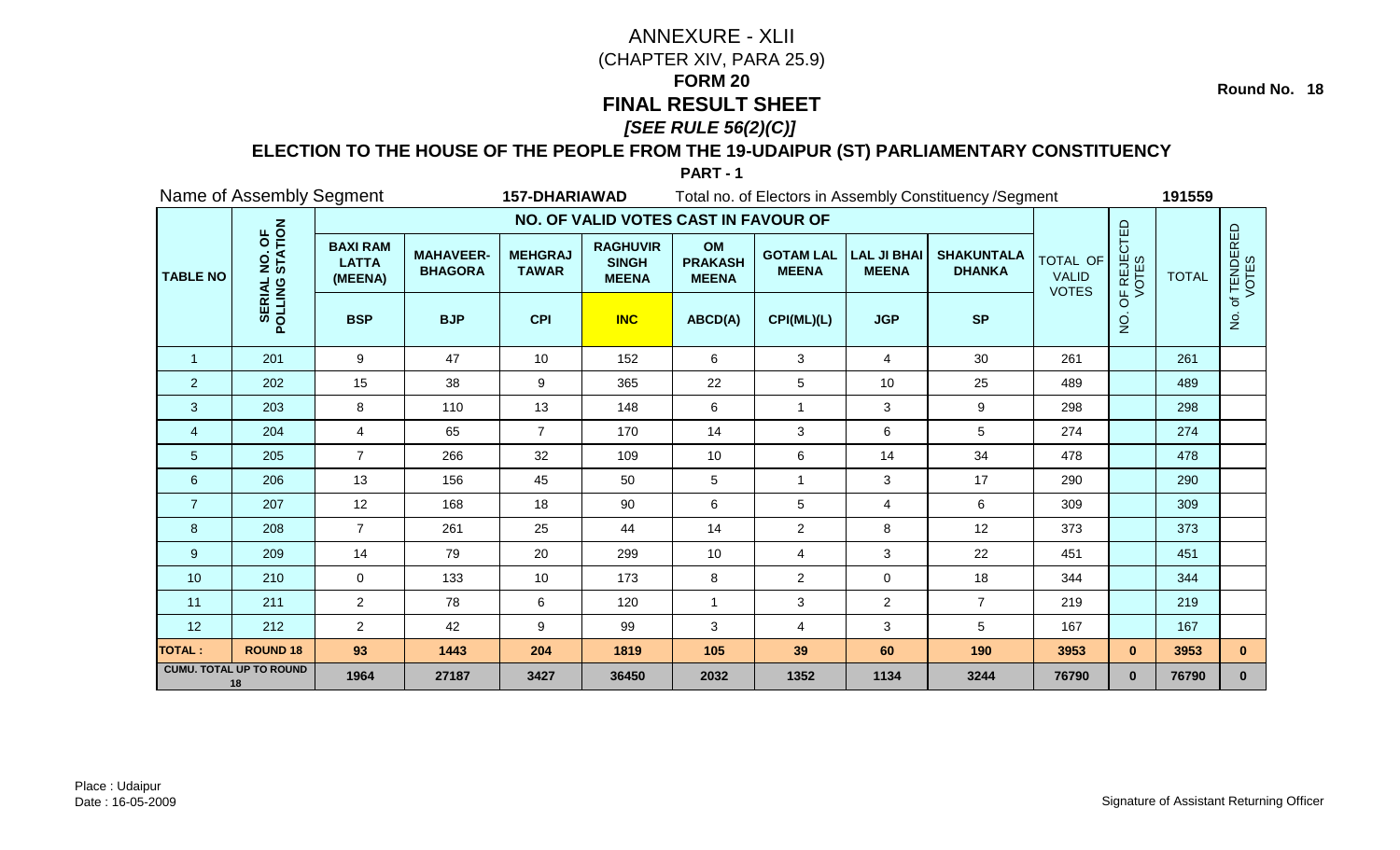**Round No. 19**

### **ELECTION TO THE HOUSE OF THE PEOPLE FROM THE 19-UDAIPUR (ST) PARLIAMENTARY CONSTITUENCY**

| Name of Assembly Segment<br><b>157-DHARIAWAD</b><br>Total no. of Electors in Assembly Constituency / Segment |                                      |                                            |                                    |                                |                                                 |                                      |                                  |                                    | 191559                             |                                                 |                      |              |                      |
|--------------------------------------------------------------------------------------------------------------|--------------------------------------|--------------------------------------------|------------------------------------|--------------------------------|-------------------------------------------------|--------------------------------------|----------------------------------|------------------------------------|------------------------------------|-------------------------------------------------|----------------------|--------------|----------------------|
|                                                                                                              |                                      |                                            |                                    |                                | NO. OF VALID VOTES CAST IN FAVOUR OF            |                                      |                                  |                                    |                                    |                                                 |                      |              |                      |
| <b>TABLE NO</b>                                                                                              | NO. OF<br>STATION                    | <b>BAXI RAM</b><br><b>LATTA</b><br>(MEENA) | <b>MAHAVEER-</b><br><b>BHAGORA</b> | <b>MEHGRAJ</b><br><b>TAWAR</b> | <b>RAGHUVIR</b><br><b>SINGH</b><br><b>MEENA</b> | OM<br><b>PRAKASH</b><br><b>MEENA</b> | <b>GOTAM LAL</b><br><b>MEENA</b> | <b>LAL JI BHAI</b><br><b>MEENA</b> | <b>SHAKUNTALA</b><br><b>DHANKA</b> | <b>TOTAL OF</b><br><b>VALID</b><br><b>VOTES</b> | OF REJECTED<br>VOTES | <b>TOTAL</b> | of TENDERED<br>VOTES |
|                                                                                                              | POLLING                              | <b>BSP</b>                                 | <b>BJP</b>                         | <b>CPI</b>                     | <b>INC</b>                                      | ABCD(A)                              | CPI(ML)(L)                       | <b>JGP</b>                         | <b>SP</b>                          |                                                 | $\overline{Q}$       |              | $\dot{\mathsf{S}}$   |
| $\mathbf{1}$                                                                                                 | 213                                  | 13                                         | 198                                | 22                             | 50                                              | $\overline{7}$                       | 3                                | $\overline{7}$                     | 18                                 | 318                                             |                      | 318          |                      |
| $\overline{2}$                                                                                               | 214                                  | 15                                         | 167                                | 20                             | 218                                             | 15                                   | $\overline{2}$                   | 8                                  | 25                                 | 470                                             |                      | 470          |                      |
| $\mathbf{3}$                                                                                                 | 215                                  | $\overline{7}$                             | 143                                | 19                             | 151                                             | 11                                   | 3                                | $\overline{a}$                     | 11                                 | 347                                             |                      | 347          |                      |
| $\overline{4}$                                                                                               | 216                                  | 6                                          | 91                                 | 5                              | 219                                             | $\overline{1}$                       | 1                                | 5                                  | 15                                 | 343                                             |                      | 343          |                      |
| $\overline{5}$                                                                                               | 217                                  | $\overline{2}$                             | 175                                | 5                              | 112                                             | $\mathbf 0$                          | $\overline{2}$                   | 1                                  | 5                                  | 302                                             |                      | 302          |                      |
| $6\phantom{1}6$                                                                                              | 218                                  | $\overline{4}$                             | 98                                 | 8                              | 161                                             | 12                                   | 4                                | 5                                  | 22                                 | 314                                             |                      | 314          |                      |
| $\overline{7}$                                                                                               | 219                                  | 15                                         | 207                                | 22                             | 185                                             | 13                                   | 9                                | 12                                 | 46                                 | 509                                             |                      | 509          |                      |
| 8                                                                                                            | 220                                  | $\overline{2}$                             | 124                                | 13                             | 71                                              | 3                                    | 4                                | $\mathbf{1}$                       | $\overline{2}$                     | 220                                             |                      | 220          |                      |
| 9                                                                                                            | 221                                  | $\overline{4}$                             | 81                                 | 10                             | 138                                             | 6                                    | 3                                | 4                                  | 21                                 | 267                                             |                      | 267          |                      |
| 10                                                                                                           | 222                                  | 9                                          | 125                                | 18                             | 66                                              | $\sqrt{5}$                           | 4                                | $\overline{7}$                     | 14                                 | 248                                             |                      | 248          |                      |
| 11                                                                                                           | 223                                  | 6                                          | 48                                 | 9                              | 94                                              | $\mathbf{3}$                         | 5                                | $\overline{4}$                     | $\overline{7}$                     | 176                                             |                      | 176          |                      |
| 12                                                                                                           | 224                                  | 5                                          | 49                                 | 4                              | 88                                              | $\overline{2}$                       | $\overline{2}$                   | 3                                  | 8                                  | 161                                             |                      | 161          |                      |
| <b>TOTAL:</b>                                                                                                | <b>ROUND 19</b>                      | 88                                         | 1506                               | 155                            | 1553                                            | 78                                   | 42                               | 59                                 | 194                                | 3675                                            | $\mathbf{0}$         | 3675         | $\mathbf{0}$         |
|                                                                                                              | <b>CUMU. TOTAL UP TO ROUND</b><br>19 | 2052                                       | 28693                              | 3582                           | 38003                                           | 2110                                 | 1394                             | 1193                               | 3438                               | 80465                                           | $\mathbf{0}$         | 80465        | $\mathbf 0$          |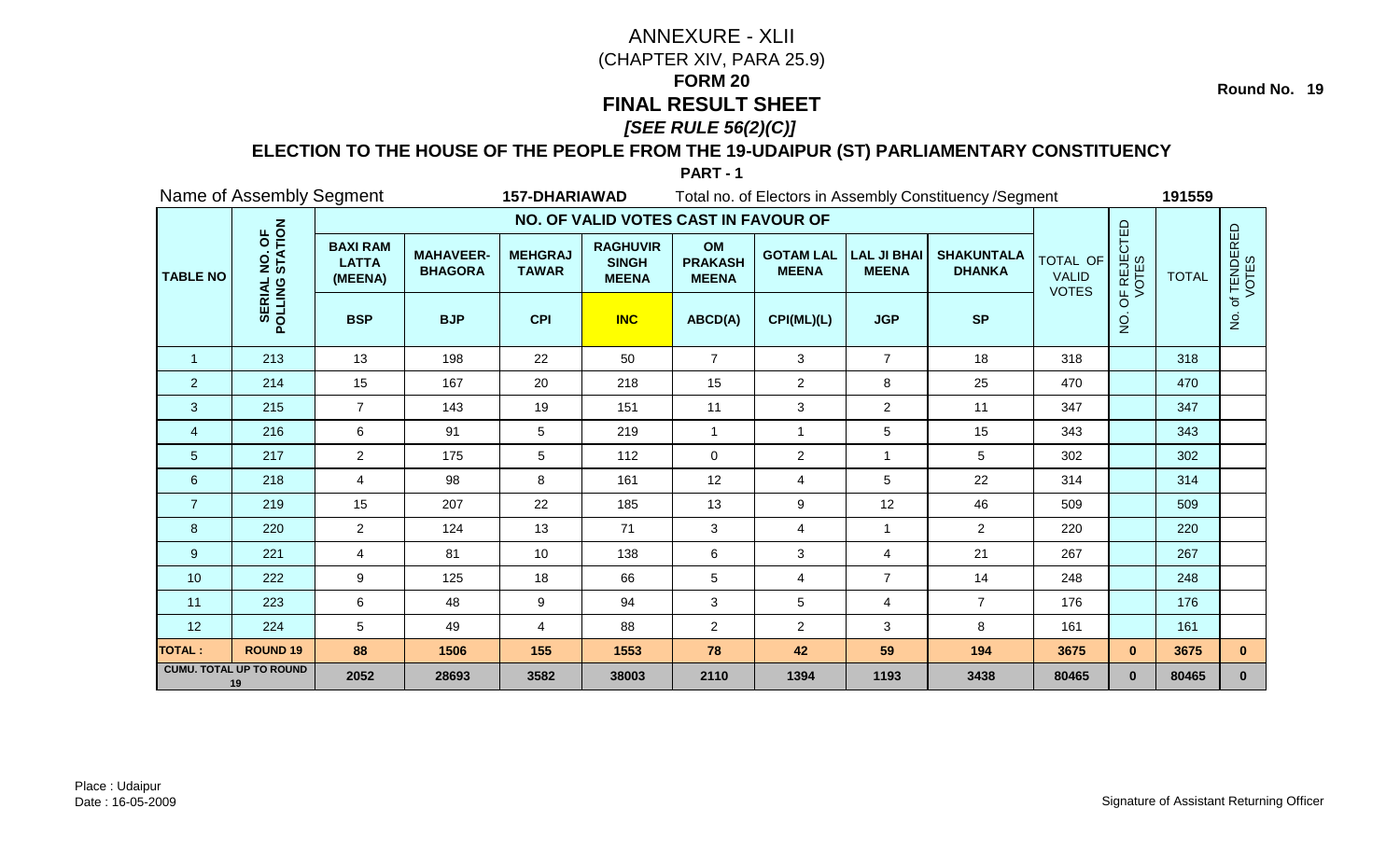**Round No. 20**

### **ELECTION TO THE HOUSE OF THE PEOPLE FROM THE 19-UDAIPUR (ST) PARLIAMENTARY CONSTITUENCY**

| Name of Assembly Segment<br><b>157-DHARIAWAD</b> |                                      |                                            |                                    |                                |                                                 | Total no. of Electors in Assembly Constituency / Segment |                                  |                                    |                                    |                                          |                      | 191559       |                      |  |
|--------------------------------------------------|--------------------------------------|--------------------------------------------|------------------------------------|--------------------------------|-------------------------------------------------|----------------------------------------------------------|----------------------------------|------------------------------------|------------------------------------|------------------------------------------|----------------------|--------------|----------------------|--|
|                                                  |                                      |                                            |                                    |                                | NO. OF VALID VOTES CAST IN FAVOUR OF            |                                                          |                                  |                                    |                                    |                                          |                      |              |                      |  |
| <b>TABLE NO</b>                                  | NO. OF<br>STATION                    | <b>BAXI RAM</b><br><b>LATTA</b><br>(MEENA) | <b>MAHAVEER-</b><br><b>BHAGORA</b> | <b>MEHGRAJ</b><br><b>TAWAR</b> | <b>RAGHUVIR</b><br><b>SINGH</b><br><b>MEENA</b> | OM<br><b>PRAKASH</b><br><b>MEENA</b>                     | <b>GOTAM LAL</b><br><b>MEENA</b> | <b>LAL JI BHAI</b><br><b>MEENA</b> | <b>SHAKUNTALA</b><br><b>DHANKA</b> | TOTAL OF<br><b>VALID</b><br><b>VOTES</b> | OF REJECTED<br>VOTES | <b>TOTAL</b> | of TENDERED<br>VOTES |  |
|                                                  | POLLING                              | <b>BSP</b>                                 | <b>BJP</b>                         | <b>CPI</b>                     | <b>INC</b>                                      | ABCD(A)                                                  | CPI(ML)(L)                       | <b>JGP</b>                         | <b>SP</b>                          |                                          | oj<br>Z              |              | $\frac{1}{2}$        |  |
| $\mathbf{1}$                                     | 225                                  | 8                                          | 47                                 | 14                             | 199                                             | 9                                                        | 0                                | 5                                  | 16                                 | 298                                      |                      | 298          |                      |  |
| $\overline{2}$                                   | 226                                  | $\boldsymbol{9}$                           | 172                                | 13                             | 43                                              | 5                                                        | 0                                | $\overline{a}$                     | $\overline{4}$                     | 248                                      |                      | 248          |                      |  |
| 3                                                | 227                                  | 9                                          | 109                                | 14                             | 98                                              | $\overline{1}$                                           | $\overline{c}$                   | $\overline{2}$                     | 14                                 | 249                                      |                      | 249          |                      |  |
| $\overline{4}$                                   | 228                                  | 49                                         | 352                                | 40                             | 161                                             | 13                                                       | 4                                | 14                                 | 29                                 | 662                                      |                      | 662          |                      |  |
| 5                                                | 229                                  | 11                                         | 117                                | 23                             | 106                                             | 11                                                       | 6                                | $\overline{4}$                     | 18                                 | 296                                      |                      | 296          |                      |  |
| 6                                                | 230                                  | $\overline{7}$                             | 255                                | 29                             | 113                                             | 6                                                        | $\overline{c}$                   | 3                                  | 18                                 | 433                                      |                      | 433          |                      |  |
| $\overline{7}$                                   | 231                                  | 9                                          | 138                                | 18                             | 142                                             | $\overline{7}$                                           | 6                                | 4                                  | 27                                 | 351                                      |                      | 351          |                      |  |
| 8                                                | 232                                  | $\overline{7}$                             | 205                                | 15                             | 24                                              | $\overline{4}$                                           | 1                                | -1                                 | 8                                  | 265                                      |                      | 265          |                      |  |
| 9                                                | 233                                  | 19                                         | 197                                | 28                             | 153                                             | 13                                                       | 4                                | 4                                  | 17                                 | 435                                      |                      | 435          |                      |  |
| 10                                               | 234                                  | 15                                         | 135                                | 20                             | 78                                              | 5                                                        | 3                                | 5                                  | 6                                  | 267                                      |                      | 267          |                      |  |
| 11                                               | 235                                  | 36                                         | 403                                | 51                             | 224                                             | 13                                                       | 14                               | 13                                 | 53                                 | 807                                      |                      | 807          |                      |  |
| 12                                               | 236                                  | 4                                          | 100                                | 10 <sup>1</sup>                | 136                                             | 5                                                        | 5                                | $\mathbf 0$                        | 9                                  | 269                                      |                      | 269          |                      |  |
| <b>TOTAL:</b>                                    | <b>ROUND 20</b>                      | 183                                        | 2230                               | 275                            | 1477                                            | 92                                                       | 47                               | 57                                 | 219                                | 4580                                     | $\mathbf{0}$         | 4580         | $\mathbf{0}$         |  |
|                                                  | <b>CUMU. TOTAL UP TO ROUND</b><br>20 | 2235                                       | 30923                              | 3857                           | 39480                                           | 2202                                                     | 1441                             | 1250                               | 3657                               | 85045                                    | $\mathbf{0}$         | 85045        | $\mathbf{0}$         |  |